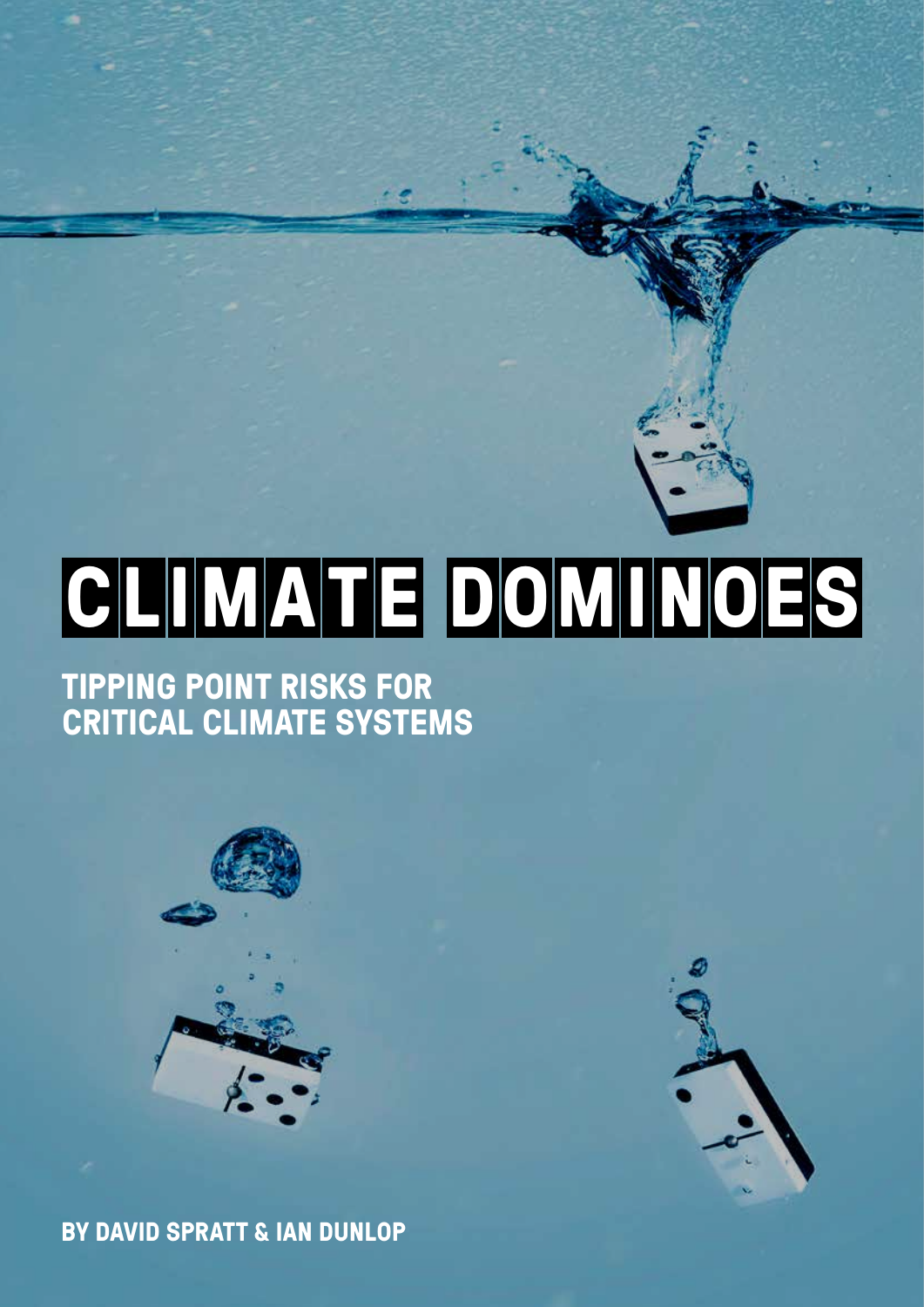# **CONTENTS**

| <b>Foreword</b>                                                     | $\mathbf{1}$   |
|---------------------------------------------------------------------|----------------|
| At a glance                                                         | $\overline{2}$ |
| <b>Introduction</b>                                                 | $\overline{4}$ |
| <b>Overview: When tipping points collide</b>                        | 5              |
| Key terms                                                           | $\overline{7}$ |
| West Antarctica and the "doomsday" glacier                          | 8              |
| <b>Backgrounder: Antarctica is "primed for runaway destruction"</b> | 9              |
| Abrupt change in the Arctic                                         | 10             |
| <b>Greenland beyond the viability threshold</b>                     | 12             |
| Forests, faltering land carbon stores & the Amazon                  | 13             |
| <b>Cascades: How system changes connect</b>                         | 14             |
| A death spiral for coral reefs                                      | 15             |
| <b>Permafrost beyond the models</b>                                 | 17             |
| Summing up: Faster than forecast, cascades loom                     | 18             |
| <b>Footnotes</b>                                                    | 20             |

David Spratt is Research Director for Breakthrough National Centre for Climate Restoration and co-author of *What Lies Beneath: The understatement of existential climate risk* and *Climate Code Red: The case for emergency action.*

Ian Dunlop was formerly an international oil, gas and coal industry executive, chair of the Australian Coal Association and CEO of the Australian Institute of Company Directors. He is co-author of *What Lies Beneath* and of the *Club of Rome's Climate Emergency Plan*. Ian is a senior member of Breakthrough's Advisory Group.



Published by Breakthrough - National Centre for Climate Restoration Melbourne, Australia breakthroughonline.org.au info@breakthroughonline.org.au May 2022 Note: All \$ figures are US dollars unless otherwise stated.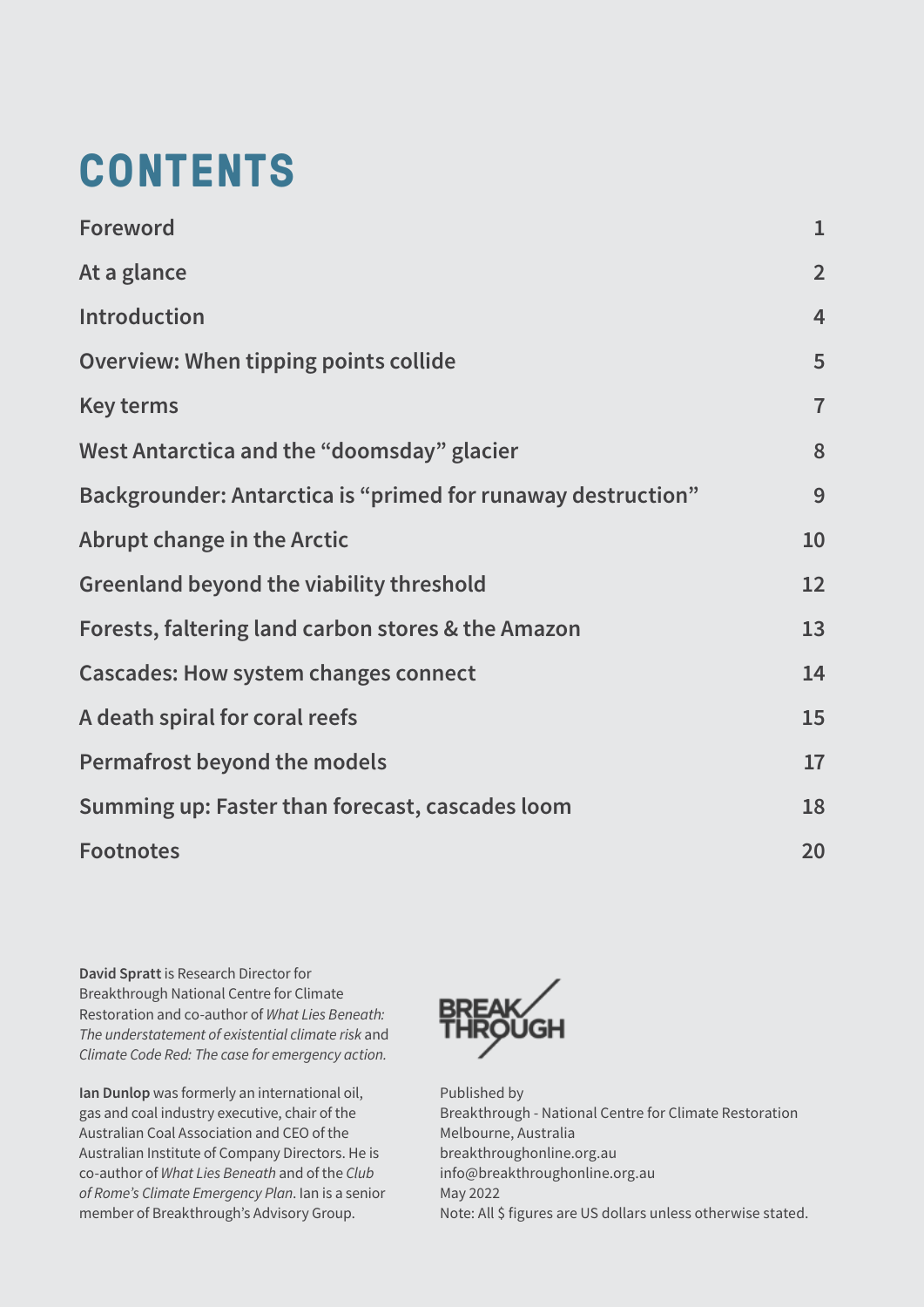# **FOREWORD**

The Intergovernmental Panel on Climate Change (IPCC) Sixth Assessment Reports are the most important assessment of humanity's future on Earth to date. Never before have we had so much scientific evidence to demonstrate that we are in the midst of a global climate emergency.

The February 2022 impacts report serves as a stark warning that humanity's chances of outrunning the devastating impacts of climate change are uncomfortably low. As Co-chair Hans-Otto Portner stated: "The scientific evidence is unequivocal; climate change is a threat to human-wellbeing and the health of the planet. Any further delay in concerted global action will miss a brief and rapidly closing window to secure a liveable future."

And yet there is a blind-spot in the IPCC analysis, in that the severity of human influence on our planetary ecosystems is leading us toward a range of irreversible tipping points; uncertainties about which we have limited knowledge. The first of these, in the Arctic Circle region, appears already to have tipped, leading to the series of devastating extreme weather events around the Northern Hemisphere last summer.

This blind-spot is the subject of Breakthrough's latest *Climate Dominoes* report, which is a critically important analysis of the state of the world today and the immediate threat to our global economic systems from these tipping points. It is a sober call for all countries to follow a critical analysis pathway for dealing with climate change as the emergency that it is. It should be read and acted on by governments and their advisors, by the financial communities of the world, and by scientists, engineers, social scientists and philosophers. Precautionary action is needed now to avoid, to the extent possible, further tipping points being triggered.

This is a code red situation. No government is taking it seriously enough. We must urgently seek productive collaboration between subnational, national, and international bodies to do more to combat climate issues equitably, with determination and speed.



#### Professor Sir David King FRS

*Founder, Centre for Climate Repair, University of Cambridge*

*Chair, Climate Crisis Advisory Group*

*Former UK Chief Scientific Advisor and Special Envoy on Climate Change.*

*Downing College, Cambridge, UK*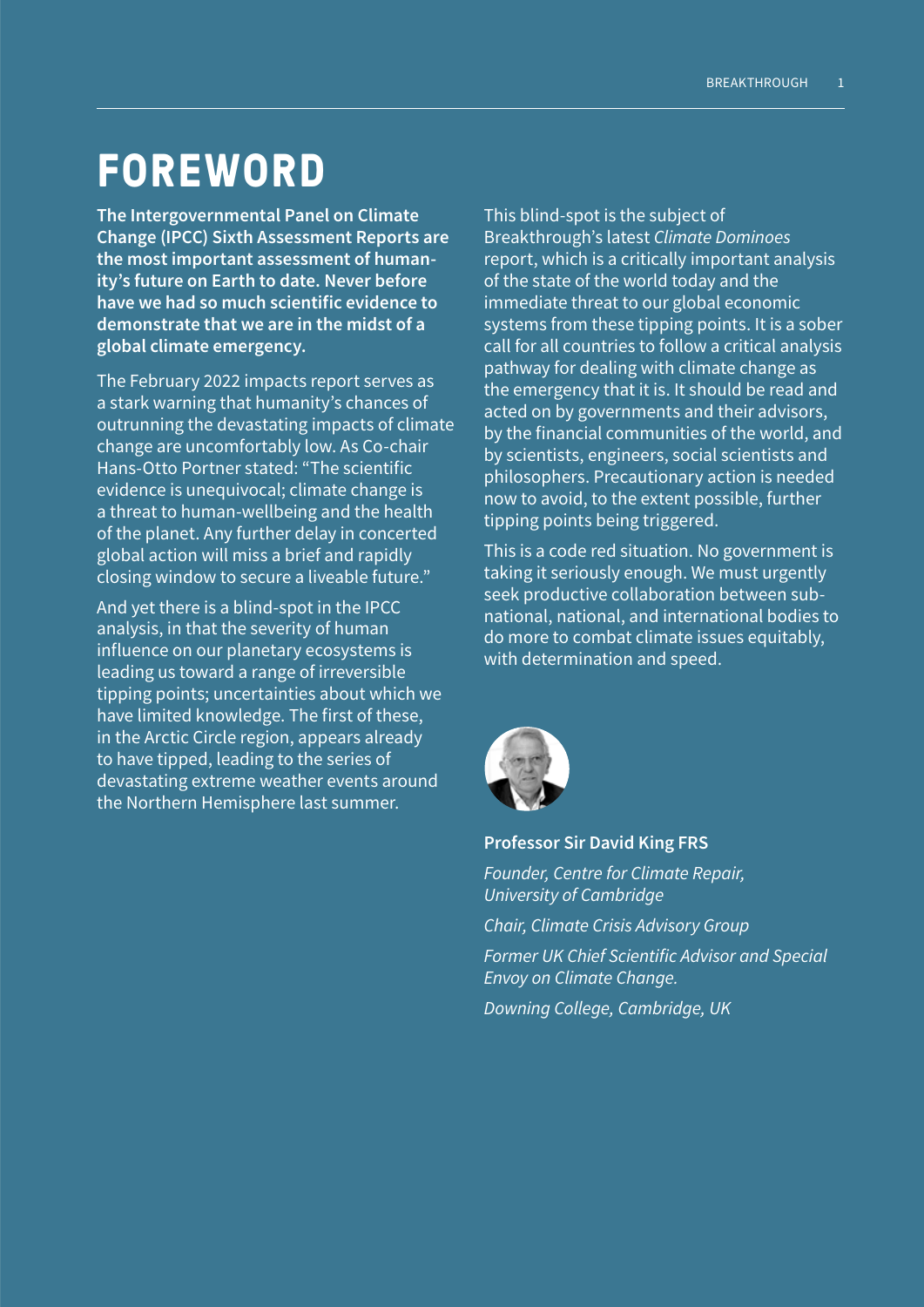# **AT A GLANCE…**

- Major elements of Earth's climate system are now increasingly influenced by self-reinforcing warming processes — or positive feedbacks — due to climate change caused by human greenhouse gas emissions, mainly from burning fossil fuels. A "tipping point" or critical threshold may be reached, such that a small change causes a larger, more critical change to be initiated, taking components of the Earth system from one state to a discreetly different state.
- Feedbacks can drive abrupt, non-linear change that is difficult to model and forecast, with the Earth moving to dramatically different conditions. Such changes may be irreversible on relevant time frames, such as the span of a few human generations. Major tipping points are interrelated and may cascade, so that interactions between them lower the critical temperature thresholds at which each tipping point is passed.
- Research released in December 2021 has provided new evidence that West Antarctica's Thwaites Glacier has passed a tipping point for abrupt change, likely triggering a cascade of similar events on the peninsula. The Arctic, warming at four times the planetary average, is undergoing abrupt change, including on the Greenland Ice Sheet, which has passed a point of system stability.
- These events at both poles are not properly incorporated into current climate models. The evidence suggests that sea-level rises this century will be greater than currently considered feasible by policymakers. Evidence from climate history suggests the *current* global average temperature increase is enough for 5–9 metres of sea-level rise in the longer term, inundating small island states, agriculturally rich alluvial deltas and vulnerable coastal cities.
- The land-based carbon stores are reaching a critical point, after which their efficiency decreases. There is considerable evidence that eastern Amazonia has "tipped" and is now a net source of carbon.
- Coral reefs are now bleaching so frequently that there is no longer sufficient natural recovery time between bleaching events so that they have entered a death cycle.
- A number of other climate systems, including some ocean and atmospheric circulatory systems, and northern hemisphere permafrost stores, are undergoing significant change, but there is not the knowledge to determine how close to "tipping" they may be.
- Tipping points thresholds identified for the Arctic, Greenland, West Antarctica and coral systems, and for land sinks such as easterm Amazonia, have been reached before or at the current level of warming of 1.2°C.
- The 1.5–2°C target range of the 2015 Paris climate agreement is demonstrably not a safe or appropriate goal for policymakers and advocates concerned about protecting the most climate vulnerable, and requires a major rethink about advocacy goals and what is possible and necessary to achieve them.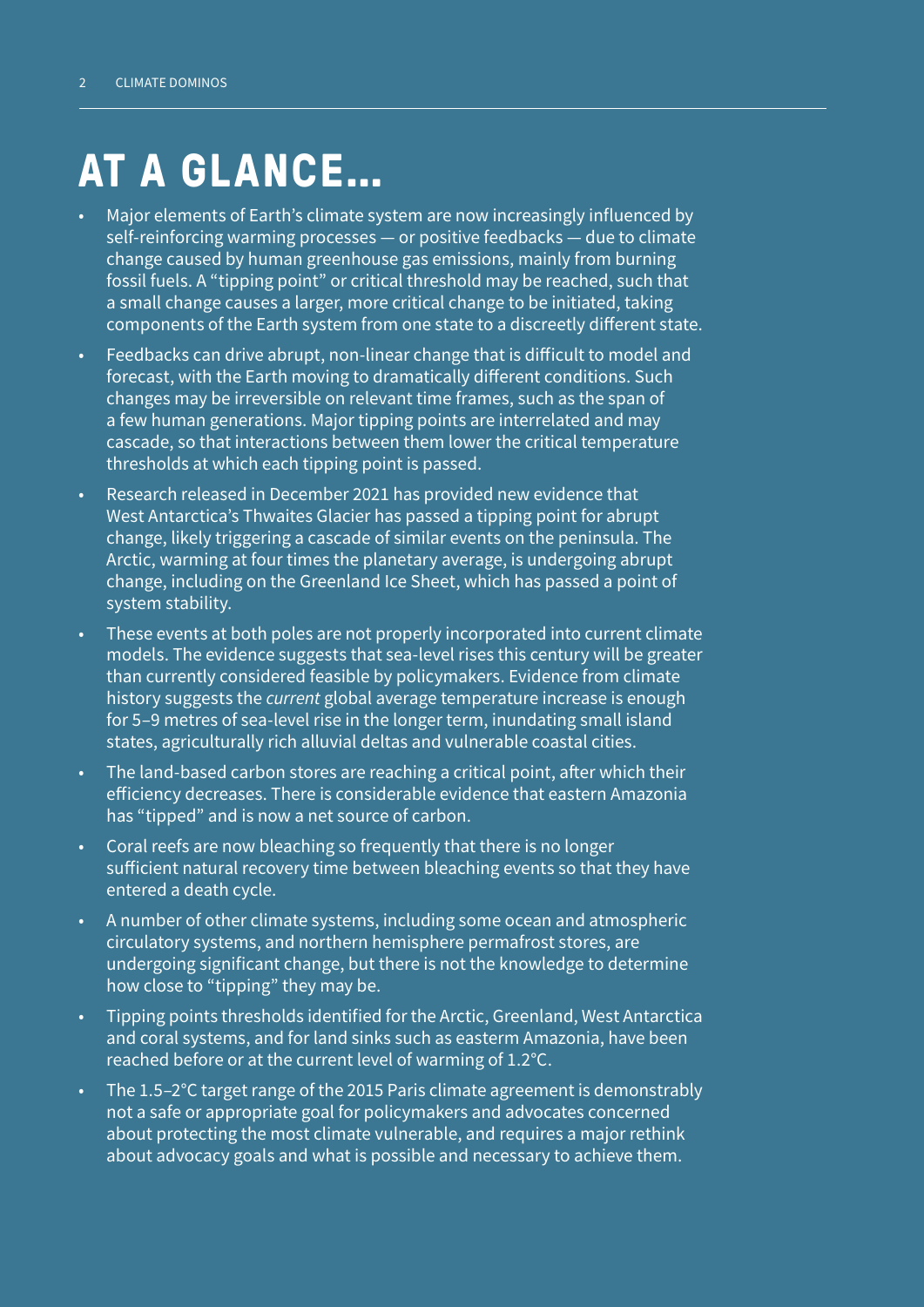# **INTRODUCTION**

Catastrophic and extreme climate events and new research findings make arresting headlines: "'The fuse has been blown, and the doomsday glacier is coming for us all", was the dramatic lead for Jeff Goodell's story in the December 2021 issue of *Rolling Stone* about just-released research on the fragility of Antarctica's Thwaites Glacier.

This new research shows that the West Antarctic glacial system has passed its tipping point for abrupt change, likely triggering a cascade of similar events on the Antarctic peninsula. And this at the current global average warming of 1.2°C, compared to the late nineteenth century.

Behind that headline is a question that goes to the heart of climate policy-making and advocacy: given that climate system tipping points are tumbling today, is limiting warming to 1.5°C safe for humanity?

As this report documents, Antarctica is not an isolated case. Similar stories are unfolding across Greenland and the Arctic, in forests and the Amazon, and for the world's coral systems. The changes at both poles will drive sea-level rises of many metres over time, inundating low-lying island states and countries such as Bangladesh, and the world's agriculturally-rich, large river deltas including the Ganges and the Nile, along with some of the world's largest and most crowded coastal cities. It will forcefully displace hundreds of millions of people. And that's for the current level of greenhouse gases, initiated by temperature conditions *significantly* lower than the widely-accepted 1.5°C goal.

The 1.5–2°C target never was — and is demonstrably now not — a safe or appropriate goal for policymakers or advocates. Limiting warming to 1.5°C will not protect the most climate vulnerable. Talking about 1.5–2°C and climate justice in the same breath is cognitively dissonant.

For more than a decade, leading scientists, basing their analysis on a careful study of Earth's past climates, have shown that to protect the world's people and nations and natural systems, warming has to be well under  $1^{\circ}$ C with carbon dioxide levels (CO<sub>2</sub>) under 350 ppm,<sup>1</sup> and very likely warming of no more than 0.5°C. That is necessary to maintain the coral systems, ice sheet extent and steady sea levels — and coastal human settlement — of the climatically-stable Holocene conditions of the last ten thousand years.

Sir David King, working as an adviser to the UK government, had collaborated with the smallisland states in the lead-up to the 2015 Paris climate conference, arguing successfully that global temperature should not go above a 1.5°C rise for safety. But in 2021, *The Independent* journalist Donnachadh McCarthy reported that King, the UK's former chief scientist, "astounded me by saying *he now realised this was wrong*, and believes the passing of the Arctic tipping point has been reached... He said the *1.1°C rise that we already have is too dangerous* — and candidly admitted he believed US climate professor James Hansen had been right after all in 1988, when he warned the US Congress that we should not pass 350 ppm. We have now breached 415 ppm and are heading fast towards 500 ppm, Sir David said (emphasis added).2

"Almost every month credible new evidence adds to the picture that major elements of the climate system have tipped. And their interactions are now leading to abrupt and cascading changes in Earth's climate system."

This report is a confronting look at the current state of play for major climate system instability, feedbacks and cascades. It is not easy reading, but we must grapple with the question of what needs to be done to protect human civilization from existential climate disruption. Director-Emeritus of the Potsdam Institute, Hans Joachim Schellnhuber, reminds us that "political reality must be grounded in physical reality or it's completely useless."3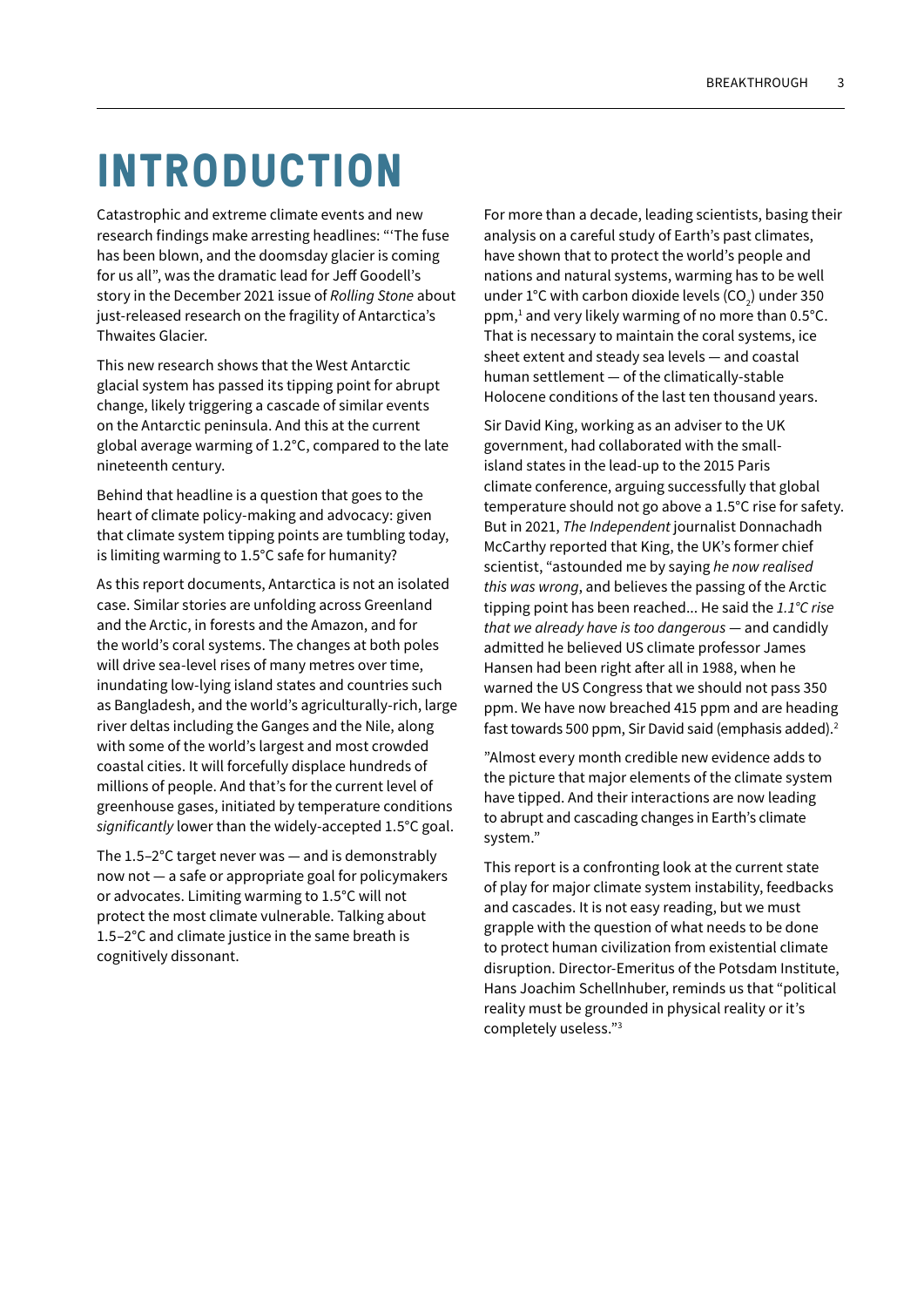**"EVEN LIMITING GLOBAL TEMPERATURE INCREASES TO NEAR 2°C WILL LEAVE THE ARCTIC A MUCH DIFFERENT ENVIRONMENT BY MID-CENTURY WITH LESS SNOW AND SEA ICE, MELTED PERMAFROST, ALTERED ECOSYSTEMS, AND A PROJECTED ANNUAL MEAN ARCTIC TEMPERATURE INCREASE OF 4°C."**

**— DR JAMES OVERLAND, OCEANOGRAPHER**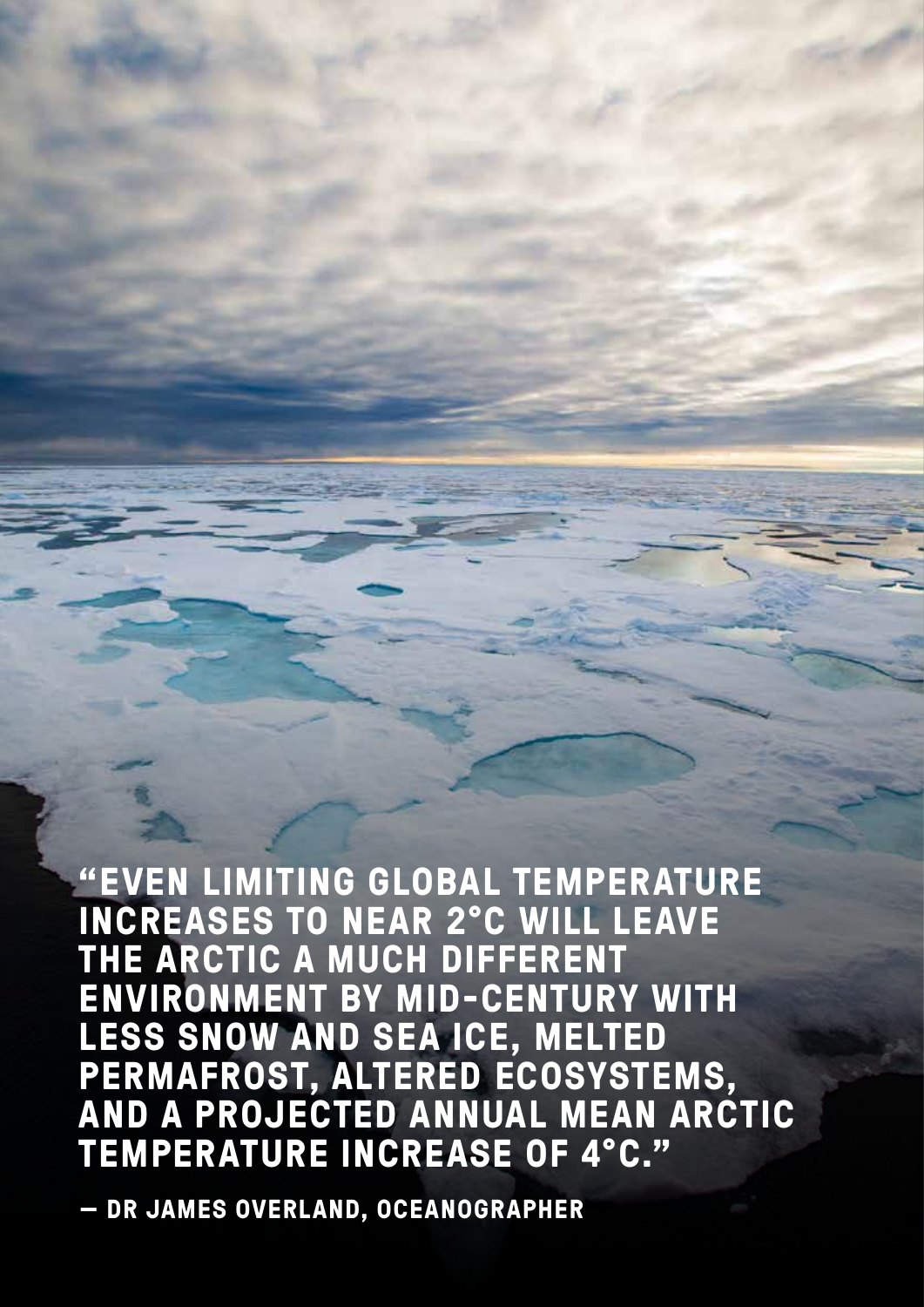# **OVERVIEW: WHEN TIPPING POINTS COLLIDE**

As global heating reduces the extent of floating Arctic sea-ice each northern summer, heat-reflecting ice is replaced by heat-absorbing dark ocean water, adding energy to the Arctic system, and driving more melting. This is a "positive feedback", a self-reinforcing change. Examples abound in the climate system. On Greenland, for example, warming is reducing the height of the ice, and this lower elevation means it will melt more, because the temperature is higher at lower altitudes.

Sixteen years ago, James Hansen warned that: "The problem that we face now is that many [climate] feedbacks that came into play slowly in the past, driven by slowly changing forcings, will come into play rapidly now, at the pace of our human-made forcings, tempered a few decades by the oceans thermal response time." "4

Those feedbacks can drive non-linear (or abrupt) change that is difficult to forecast. That happened to Arctic sea-ice in the summer of 2007, when a collapse in the ice extent led one experienced glaciologist to exclaim that it was melting "100 years ahead of schedule";5 actually, the scientific understanding was 100 years behind reality! The same thing is happening in Antarctica now, according to the new observations of the Thwaites Glacier.

A group of eminent scientists point to "biosphere tipping points which can trigger abrupt carbon release back to the atmosphere… permafrost across the Arctic is beginning to irreversibly thaw and release carbon dioxide and methane… the boreal forest in the subarctic is increasingly vulnerable". They say that other tipping points could be triggered at low levels of global warming with "a cluster of abrupt shifts between 1.5 °C and 2°C..." 6

Positive feedbacks, with or without abrupt change, can drive a system past its **tipping point**, which is a critical threshold at which small change causes a larger, more critical change to be initiated, taking components of the Earth system from one state to a discreetly different state. In other words, the system has reached a point of fragility such that it will move to a different state due to its own internal dynamics, even if there is no further external forcing (such as additional warming).

An overview from Australia's Centre of Excellence for Climate Extremes describes a number of key aspects of tipping points:<sup>7</sup>

- The implications of tipping points are not thoroughly quantified in the major IPCC analyses.
- Some tipping point changes are irreversible on timescales of centuries to millennia.
- We do not know exactly how close we are to a tipping point, or even whether we have already passed it. We also do not always know if the changes are reversible, and if so, on what timescales.
- There are tipping points that while not yet triggered may already be fully committed to. For example, the warming required for the West Antarctic Ice Sheet to permanently melt might have already been reached.
- Climate models lack the mechanisms to robustly simulate many tipping points, and the interactions between tipping points that could lead to cascading impacts. Therefore our understanding of the risks is limited.
- Since the risk is hard to quantify, global negotiations around climate change have not appropriately taken into account the risks of initiating tipping points, which is essentially a gamble on the future of the Earth's climate.

Tipping may be irreversible on relevant time frames, such as the span of a few human generations. For example, ice sheets can disintegrate abruptly — and drive up sea levels — much faster than they can gain mass. So whilst sea levels could rise two or three metres this century — and rates as high as five metres per century have been recorded in the past — it could take thousands of years to reset the ice and get sea levels back down.

This is an example of hysteresis, or bifurcation of a system, where it may be more difficult, or impossible, to return to its previous state. Extinctions are an example of the latter. Carbon Brief explains:

"In some cases, there is evidence that once the system has jumped to a different state, then if you remove the climate forcing, the climate system doesn't just jump back to the original state – it stays in its changed state for some considerable time, or possibly even permanently." 8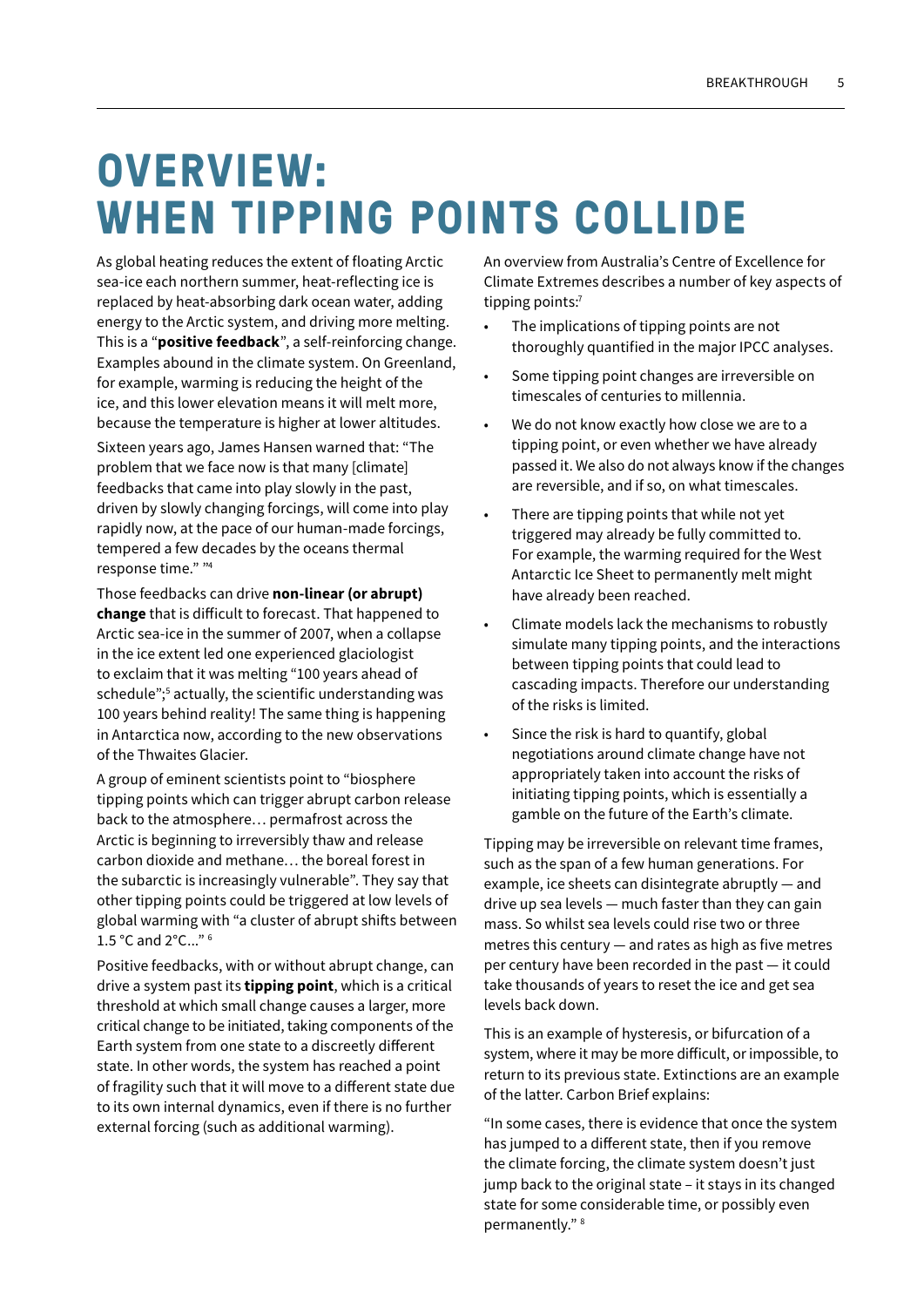Major tipping points are interrelated and may **cascade**,<sup>9</sup> as illustrated. Interactions between these climate systems could lower the critical temperature thresholds at which each tipping point is passed.<sup>10</sup>

For example, Earth is approaching a temperature range above which the photosynthesis rate is projected to decline, affecting the storage of carbon in the terrestrial biosphere (the "land sink").<sup>11</sup> This will accelerate the warming rate, trigger further sea-ice loss, more melting on Greenland and freshwater injection into the North Atlantic, helping to further slow the Atlantic Meridional Overturning Circulation (AMOC), often known as the "Gulf Stream". This in turn would change rainfall patterns over the Amazon and further weaken its carbon stores and Earth's land sink. And so it goes on.

Physical interactions among the Greenland and West Antarctic ice sheets, AMOC and the Amazon rainforest tend to destabilise the network of tipping elements. The polar sheets are often the initiators of these cascade events,<sup>12</sup> with evidence that Greenland and West Antarctica have passed their tipping (see following sections).

In 2012, James Hansen warned of scientists' fear about the Arctic and the cascading of tipping points triggered in the Arctic: "Our greatest concern is that loss of Arctic sea ice creates a grave threat of passing two other tipping points – the potential instability of the Greenland ice sheet and methane hydrates… These latter two tipping points would have consequences that are practically irreversible on time scales of relevance to humanity." 13

Cascading events may in turn lead to a "Hothouse Earth" scenario, in which climate system feedbacks and their mutual interaction drive the Earth System climate to a "point of no return", whereby further warming would become self-sustaining (that is, without further human-caused perturbations).<sup>14</sup> This planetary threshold could exist at a temperature rise as low as 2°C, possibly even in the 1.5°C–2°C range.15

The problem, elaborated in a 2019 paper, "Climate tipping points — too risky to bet against", is that time is close to running out: "We argue that the intervention time left to prevent tipping could already have shrunk towards zero, whereas the reaction time to achieve net zero emissions is 30 years at best. *Hence we might already have lost control of whether tipping happens*. A saving grace is that the rate at which damage accumulates from tipping — and hence the risk posed — could still be under our control to some extent" (emphasis added). $16$ 

Likewise, former UK Chief Scientist Sir David King warns that: "What global leaders do in the next threeto-five years will determine the future of humanity."17

Tipping point analyst Prof. Tim Lenton says that the evidence from tipping points alone "suggests that we are in a state of planetary emergency: both the risk and urgency of the situation are acute… If damaging tipping cascades can occur and a global tipping point cannot be ruled out, then this is an existential threat to civilization".18

#### **CLIMATE TIPPING POINTS**

- A Arctic sea ice
- B Greenland Ice Sheet
- C Boreal forest
- D Atlantic circulation
- E Amazon rainforest
- F West Antarctic Ice Sheet
- G Wilkes Basin, East Antarctica
- H Coral systems
- I Permafrost

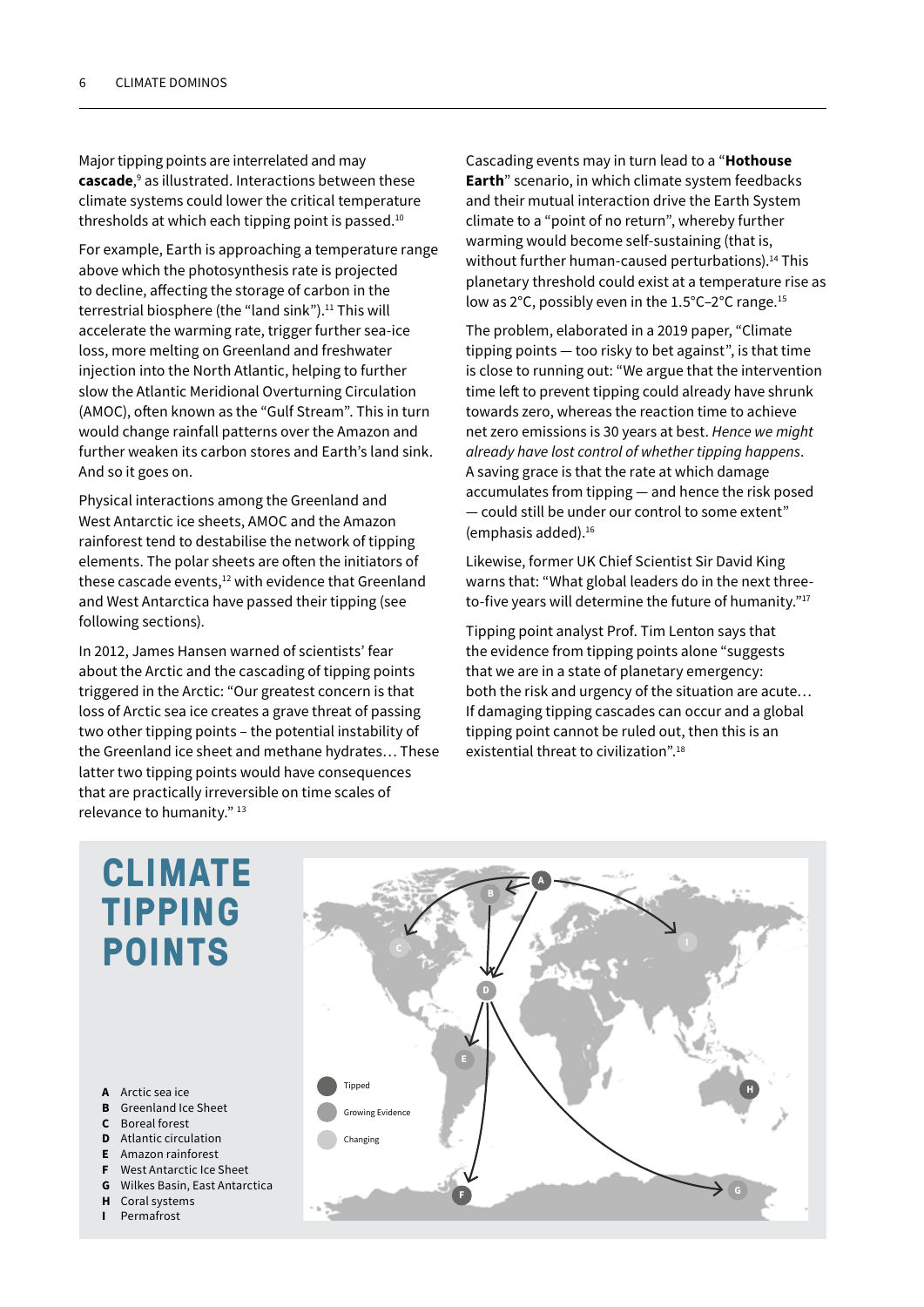# **KEY TERMS**

- Positive climate feedback: A process whereby an initial change in the climate system, for example warming generated by a climate forcing, causes a secondary change which in turn magnifies the initial effect and becomes self-reinforcing.
- **Tipping point:** A threshold at which a small change causes a larger, more critical change to be initiated, taking the climate system from one state to a discreetly different state. The change may be abrupt and irreversible on relevant time frames, possibly leading to cascading events.
- Non-linear/abrupt change: Sudden change rather than smooth progress, often associated with a tipping point.
- Cascading events: An unforeseen chain of events which may occur when one event in a system has a negative effect on other related components. For example, the mutual interaction of individual climate tipping points and/or abrupt, non-linear changes, which may lead to more profound changes to the system as a whole.
- **Hothouse Earth:** A planetary threshold in which a cascade of system changes makes warming selfsustaining, leading to conditions hotter than any experienced over the last few hundred thousand years by modern humans.
- **Climate forcing:** A physical process affecting the Earth's climate through one or more forcing factors. For example at present, a perturbation (change) in the Earth's energy system resulting from an imbalance between incoming and outgoing radiation caused by many factors but principally an increase in the "blanket" of human-caused greenhouse gases, with associated warming.

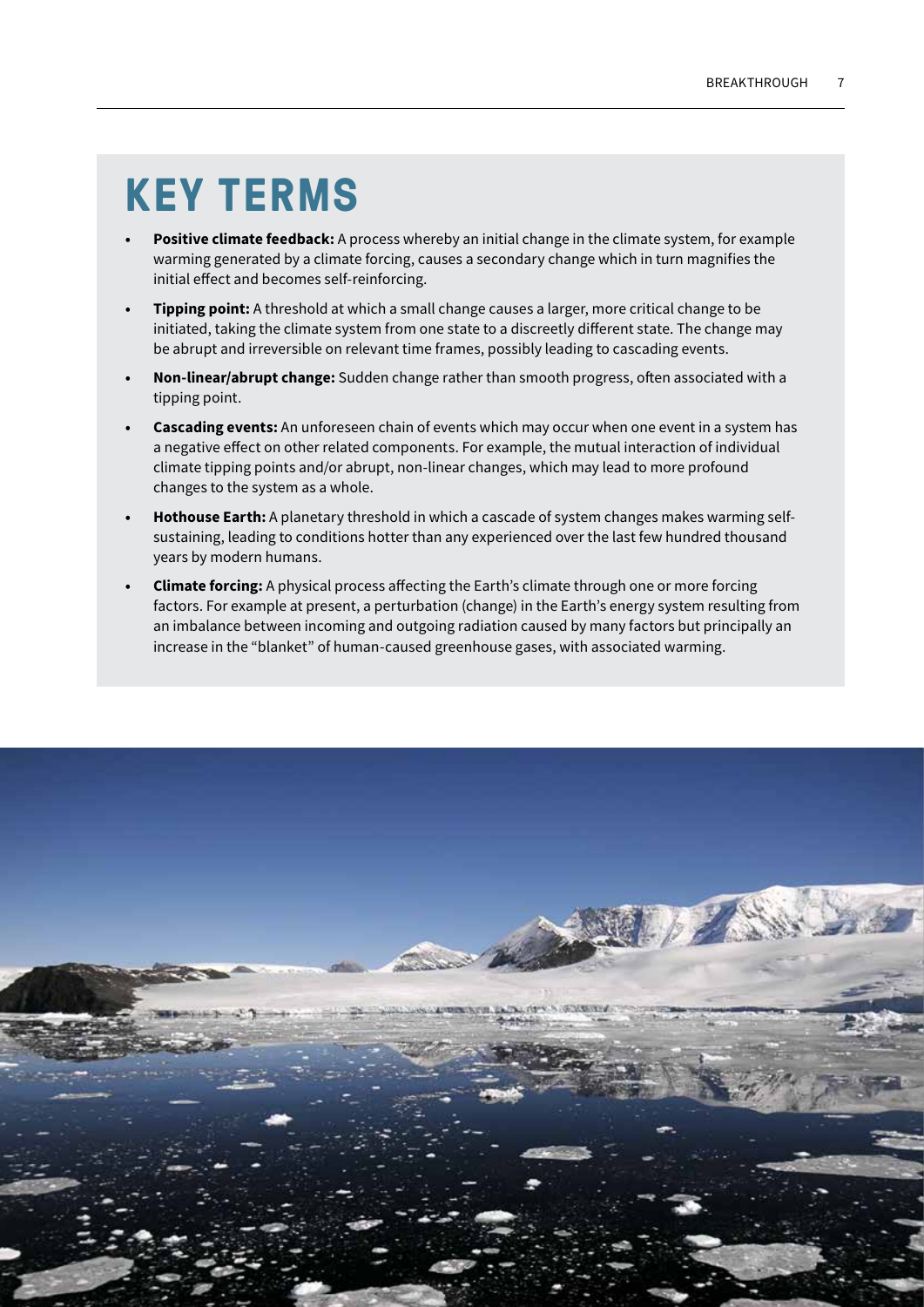# **WEST ANTARCTICA AND THE "DOOMSDAY" GLACIER**

The Thwaites Glacier in West Antarctica has an eastern ice shelf 45 kilometres wide as it flows into the Amundsen Sea. On 13 December 2021, scientists announced that the ice shelf is likely to break apart in the next five years or so, resulting in a speeding up of the glacier's flow and ice discharge, possibly heralding the collapse of the glacier itself, and triggering similar increases across the Amundsen Sea glaciers.

The researchers explain: "Over the last several years, satellite radar imagery shows many new fractures opening up… which like a growing crack in the windshield of a car [can] suddenly break apart into hundreds of panes of glass. We have mapped [the] pathway the fractures might take through the ice [and conclude] the final collapse of Thwaites Glacier's last remaining ice shelf may be initiated … *within as little as five years"* (emphasis added).<sup>19</sup>

"There is going to be dramatic change in the front of the glacier, probably in less than a decade… both published and unpublished studies point in that direction," said glaciologist Prof. Ted Scambos.<sup>20</sup> In plain language, Thwaites is likely at a tipping point though this can only be known after the fact — and no further warming is required for abrupt change to it and surrounding glaciers.

The concern is that the degradation of the ice shelf will allow more warm water to penetrate under the ice sheet, helping to free the underbelly of the glacier from the grounding line rock underneath, and allowing water to flow into the deep basin under the glacier, causing the glacier's collapse. This would raise sea levels by 65 centimetres, though the timing of such collapse — the "doomsday" scenario — is highly uncertain. Since neighbouring glaciers flow into the same basin, the demise of Thwaites could eventually lead to the loss of all of the West Antarctic Ice Sheet (WAIS), resulting in more than three metres of sea level rise, and putting at risk the lives and livelihoods of 250 million people.

A key 2014 study that received a lot of attention at the time concluded that a rapidly melting section of WAIS appeared to be in an irreversible state of decline, with nothing to stop the glaciers in this area collapsing. The study presented multiple lines of evidence, incorporating 40 years of observations that indicate the glaciers in the Amundsen Sea sector "have passed the point of no return", according to lead author Eric Rignot.<sup>21</sup>

Writing in *The Guardian*, Rignot emphasised:

"We had collected enough observations to conclude that the retreat of ice in the Amundsen sea sector of West Antarctica was unstoppable, with major consequences… its disappearance will likely trigger the collapse of the rest of the West Antarctic ice sheet, which comes with a sea level rise of between three and five metres."<sup>22</sup>

Rignot said that "at the current rate, a large fraction of the (West Antarctic) basin will be gone in 200 years"23 and a Pollard, DeConto and Alley model from 2015 "accelerates the expected collapse of the West Antarctic Ice Sheet to decadal time scales, and also causes retreat into major East Antarctic subglacial basins", producing five metres in the first 200 years.<sup>24</sup>

New research from Milillo, Rignot et al. shows that the the Pope, Smith and Kohler glaciers in the Amundsen Sea embayment of West Antarctica have experienced enhanced ocean-induced ice-shelf melt, glacier acceleration, ice thinning and grounding-line retreat coincident with high melt rates of ungrounded ice in the past 30 years. The retreat rates are faster than anticipated by numerical models.<sup>25</sup>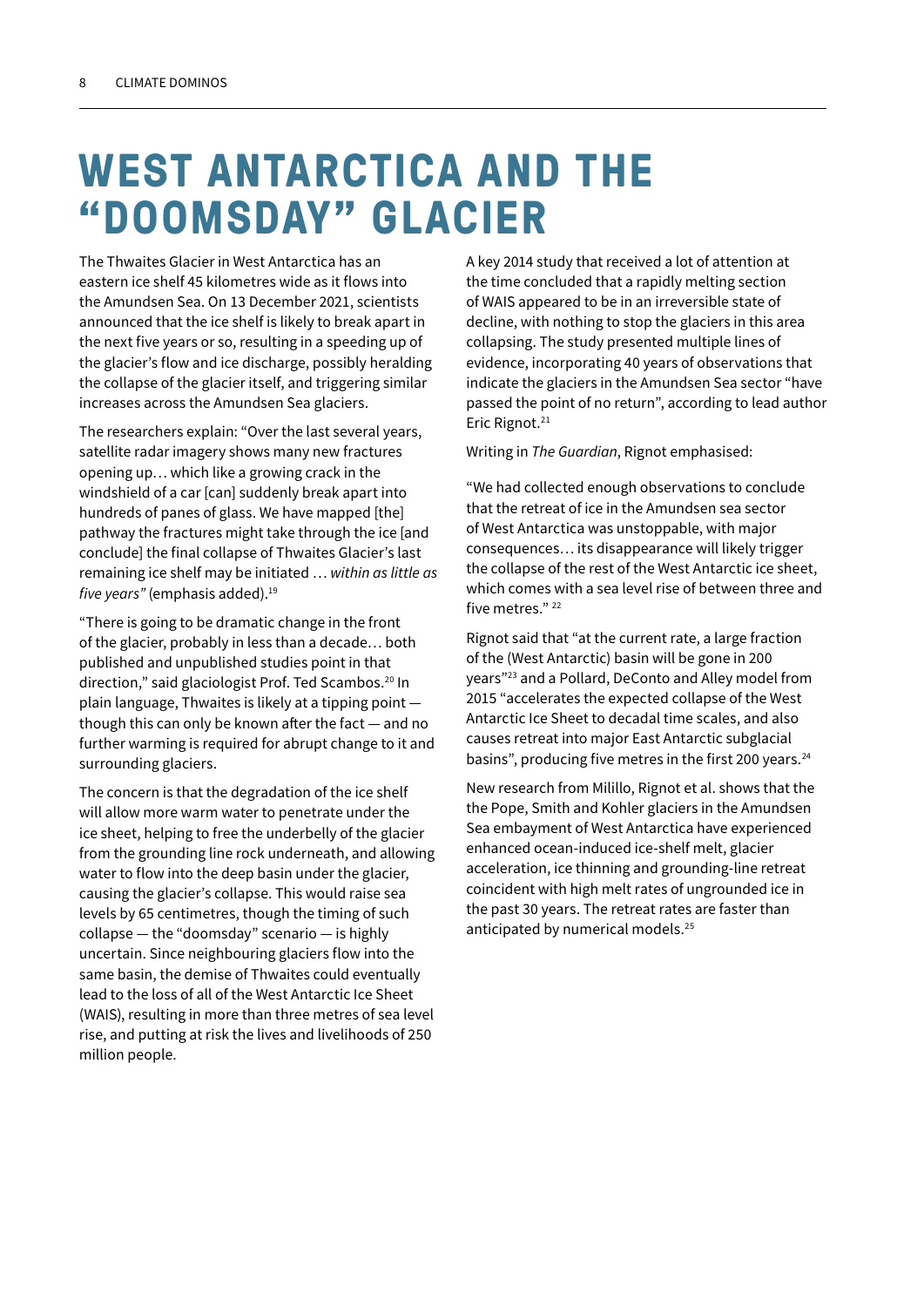### **BACKGROUNDER: ANTARCTICA IS "PRIMED FOR RUNAWAY DESTRUCTION"**

The West Antarctic Ice Sheet (WAIS), comprising more than two million cubic kilometres of ice, is under pressure from a warming climate, with scientists saying its break-up — and an eventual global sea-level rise of 3–4 metres — is not a matter of if, but when. Glaciers including Pine Island, Thwaites, Smith and Kohler glaciers are discharging ice at an accelerating rate. This is primarily driven "from below" by changes in the subsurface ocean circulation allowing warmer waters to intrude under the ice shelves.

Scientific attention is focussed on the fate of ice shelves, floating sheets or platforms of ice that are largely submerged and up to two kilometres in height. These are an extension of the land-based glaciers, and extend over the ocean. The "grounding line" marks the boundary between grounded ice (glacier) and the floating ice shelf. Generally, an ice shelf will lose volume by calving icebergs from the seaward-facing edge, but it can also be subject to rapid disintegration events, in which cracking can dislodge very large sections of ice. The formation of huge cracks along ice shelves leading to the loss of very large areas of ice have become widespread. One example along the Larsen C ice shelf was 100 kms long, half a kilometre wide and a hundred metres deep.

Warming Antarctic waters, driven by changed ocean and atmospheric circulation patterns, are melting and thinning the underside of ice shelves, making them more susceptible to disintegration. Ice shelves act as a "plug" that buttresses and slow the rate at which glaciers drain into the ocean, so the loss or diminution of the ice shelf will accelerate the pace of glacier movement and hence the rate of ice mass loss.

Because much of WAIS sits on bedrock that is below sea level (buttressed on two sides by mountains, and held in place on the other two sides by the Ronne and Ross ice shelves), melting of the submerged ice shelf allows warm ocean waters to proceed inland under the ice sheet. This creates hidden valleys of melting ice, puts pressure on the surface above, and contributes to large-scale rifting (cracking). This process also results in the grounding line being pushed further inland, in effect transforming the lower reaches of the glacier into an ice shelf.

What is happening now with Thwaites should not be a surprise, because such an event was foreseen 50 years ago. In 1968, pioneer glacier researcher John Mercer predicted that the collapse of ice shelves along the Antarctic Peninsula could herald the loss of the ice sheet. Ten years later, Mercer contended that "a major disaster — a rapid deglaciation of West Antarctica may be in progress … within about 50 years".He said that warming "above a critical level would remove all ice shelves, and consequently all ice grounded below sea level, resulting in the deglaciation of most of West Antarctica". Such disintegration, once under way, would "probably be rapid, perhaps catastrophically so", with most of the ice sheet lost in a century. <sup>26</sup>

Credited with coining the phrase "the greenhouse effect" in the early 1960s, Mercer's Antarctic prognosis was widely ignored and disparaged at the time. Retired NASA climate research chief James Hansen says it was not clear at the time whether Mercer or his many critics were correct, but those who labelled Mercer an alarmist were considered more authoritative and better able to get funding. Hansen believes funding constraints can inhibit scientific criticisms of the status quo: "I believe there is pressure on scientists to be conservative".27 Hansen is responsible for coining the term "The John Mercer Effect", meaning to play down your findings for fear of losing access to funding or of being considered alarmist.

Richard Alley, a world-leading Penn State University glaciologist, says that the most likely place to generate the worst-case scenario is Thwaites, warning that "even six feet of sea level rise by 2100 is not the worst-case scenario… We just don't know what the upper boundary is for how fast this can happen. We are dealing with an event that no human has ever witnessed before. We have no analog for this."28

Although the much larger East Antarctic Ice Sheet (EAIS) — with potential for a 50-metre sea-level rise if all ice were lost — has generally been considered more stable than WAIS, recent evidence suggests some outlet glaciers there are displaying similar dynamics to those on West Antarctica.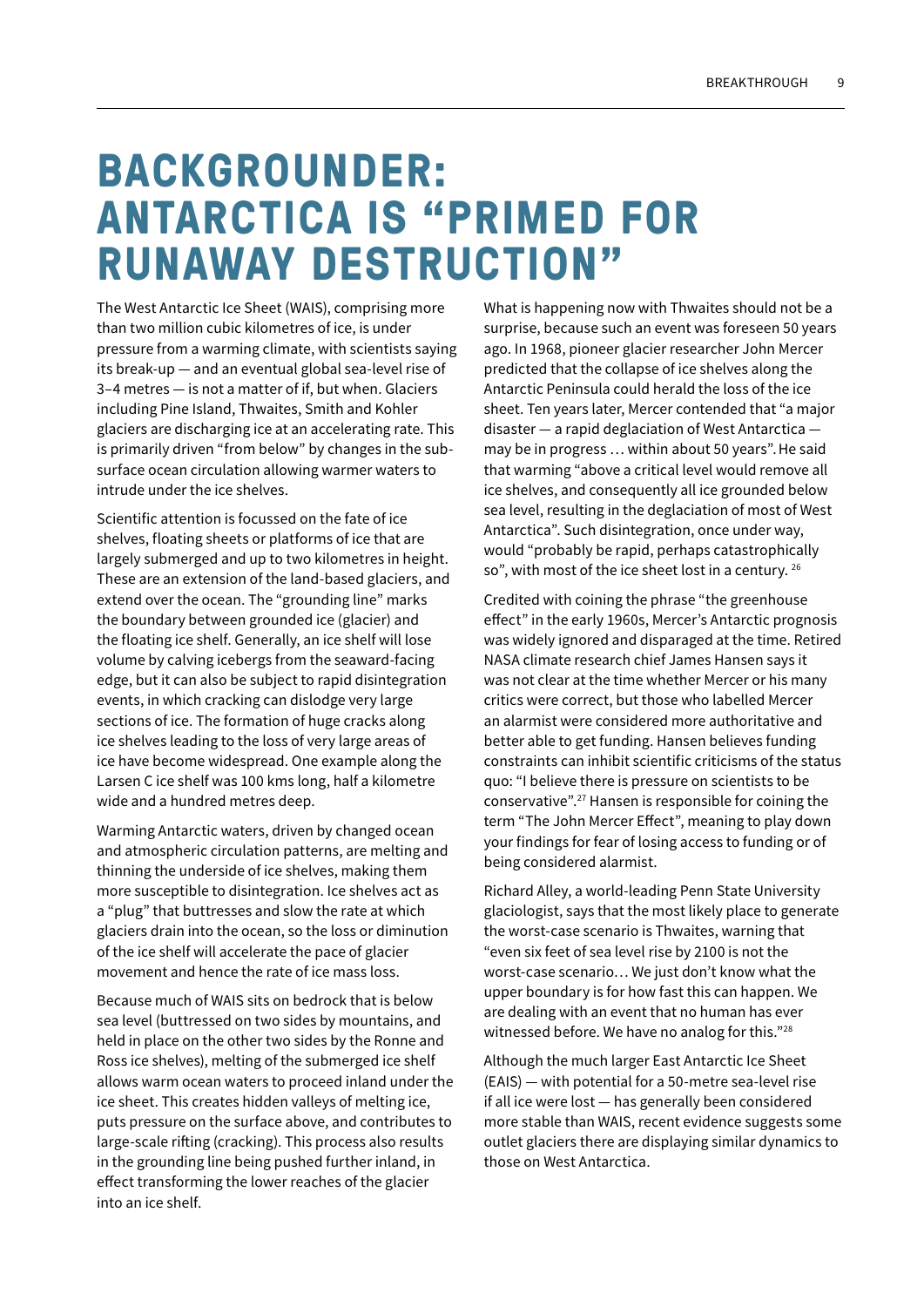# **ABRUPT CHANGE IN THE ARCTIC**

"The Arctic is screaming", says Mark Serreze, Arctic climate expert at the US National Snow and Ice Data Center.29

Arctic warming is racing ahead of the worst-case estimates, now heating four times faster than the global average,<sup>30</sup> and the region is undergoing abrupt climate change, understood as a transition of the climate system into a different mode on a time scale that is faster than the responsible forcing. In other words, it has passed a tipping point for rapid, systemlevel change. Researchers say that the Arctic "is currently experiencing an abrupt climate change event … climate models underestimate the abruptness of the recent changes observed in the Arctic (and) climate models underestimate this ongoing warming".<sup>31</sup>

In winter, the Arctic Ocean and the surrounding seas extending to the edges of Russia, Alaska, Canada and Greenland are covered by a thin skin of more than 14 million square kilometres of floating sea-ice, which is reduced in extent each summer by warmer conditions. Summer sea ice now covers only half the area it did in the 1980s, and because it is thinner, its volume is down 75%.32 There is almost no multi-year ice left.

There is a close relationship between sea-ice changes and rapid contemporary Arctic and past Greenland warming,<sup>33</sup> an ominous signal about Greenland's future, and its impact on the AMOC (see Box page 14).

There is a strong positive feedback: as reflective sea ice in summer is replaced by dark, heat-absorbing open water, more energy is absorbed and the region heats, more ice is lost and the remaining ice is thinner and more fragile for the next summer melt. Another feedback is at work, too: the polar jet stream creates an atmospheric boundary between the Arctic and midlatitude conditions, but the stream's destabilisation into a more meandering pattern caused by a hotter climate is now bringing big surges of heat into the Arctic. These have led to unprecedented heatwaves in Siberia and wildfires in Alaska.<sup>35</sup>

The Arctic is inexorably heading towards the day, within the next decade or so, when there will be no summer sea-ice (defined as less than ten percent of the area before the "big melt" commenced). This "blue water" event will lengthen to weeks and months if warming continues. There is uncertainty about the timing, "with some research suggesting that recent trends could lead to an ice-free summer Arctic as early as the 2020s and others suggesting 2030 or substantially later" depending on factors including future warming and natural variability.<sup>36</sup> "The chance that there will be any permanent sea ice left in the Arctic after 2022 is essentially zero… Can we lose 75- 80% of permanent ice and recover? The answer is no," says Prof. James Anderson of Harvard University.<sup>37</sup>

Together with other feedbacks at work, the consequences of a summer ice-free Arctic are profound. The region's ecology would be unrecognisable, Greenland would be experiencing unstoppable and accelerating melting with severe consequences for the global ocean circulation system. More permafrost stores would be mobilised and the Boreal forests would suffer more severe dieback. The temperature differential between the Arctic and the tropics would be so reduced that basic weather, atmospheric circulation and precipitation patterns would be transformed. A climate-induced ozone hole may form. Impacts will affect the whole globe, from the Amazon rainforest to the West African and Indian monsoons, and more severe El Ninos.<sup>38</sup>

Arctic specialist Prof. Jason Box says that "if we don't get atmospheric carbon down and cool the Arctic, the climate physics and recent observations tell me we will probably trigger the release of these vast carbon stores, dooming our kids' to a hothouse Earth".39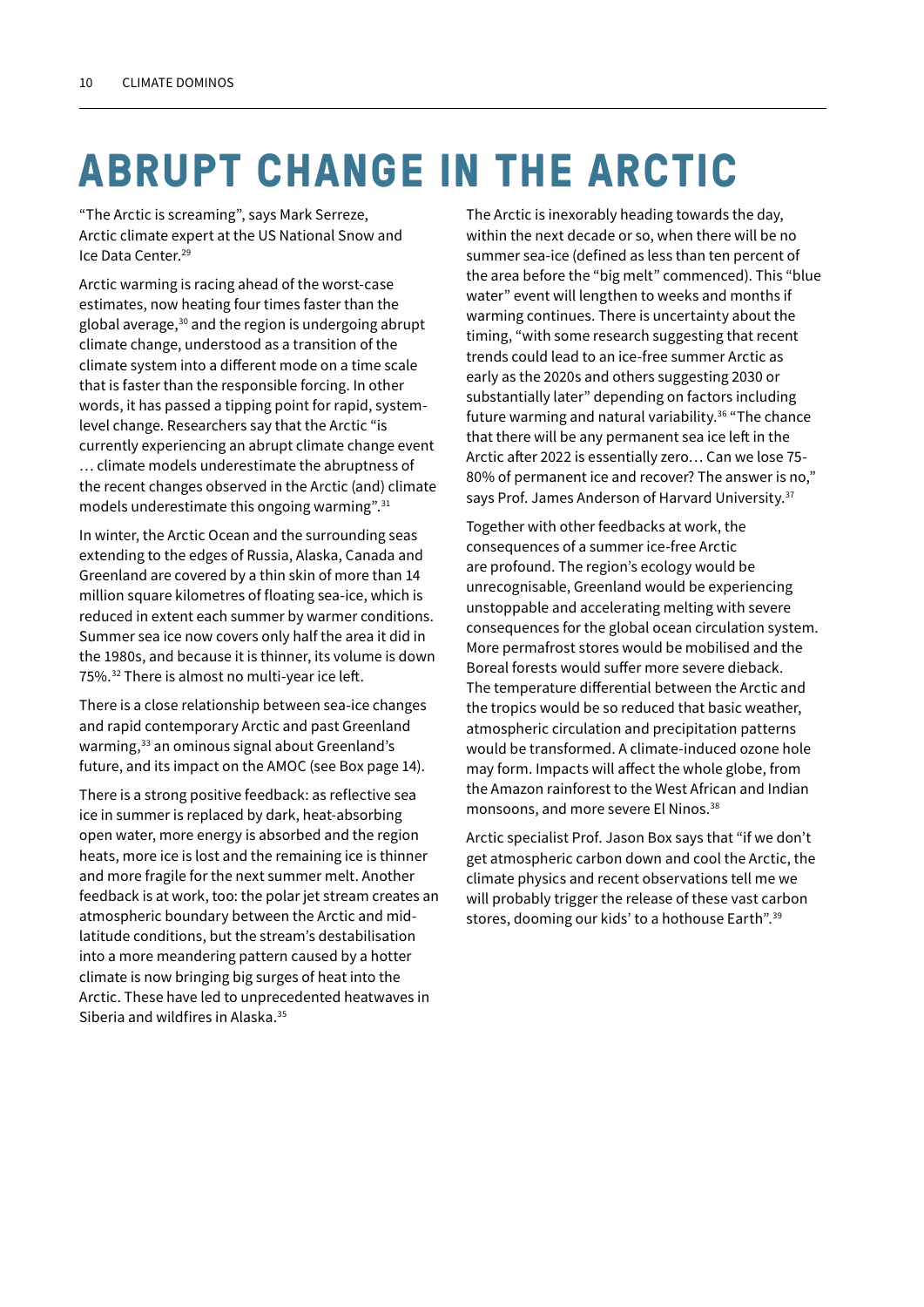**"THE RETREAT OF ICE IN THE AMUNDSEN SEA SECTOR OF WEST ANTARCTICA [IS] UNSTOPPABLE… ITS DISAPPEARANCE WILL LIKELY TRIGGER THE COLLAPSE OF THE REST OF THE WEST ANTARCTIC ICE SHEET, WHICH COMES WITH A SEA LEVEL RISE OF BETWEEN THREE AND FIVE METRES."**

**— PROF. ERIC RIGNOT, GLACIOLOGIST**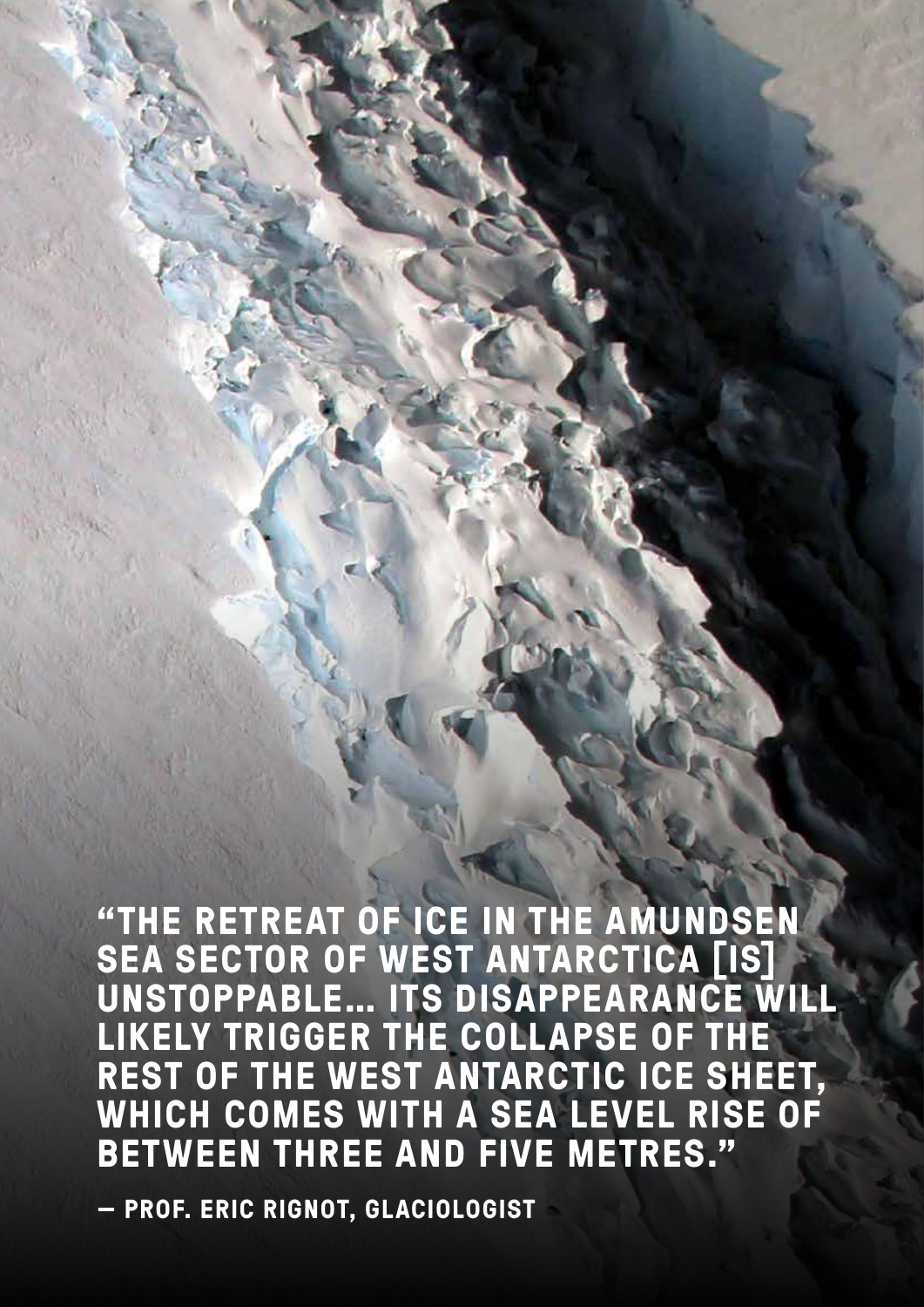# **GREENLAND BEYOND THE VIABILITY THRESHOLD**

The Greenland Ice Sheet (GIS) contains enough ice to raise sea-levels by seven metres. There is strong evidence that GIS has passed a tipping point, is losing mass at accelerated rates in the 21st century,<sup>40</sup> melting seven times faster than it did in the 1990s, and that ice mass loss will continue to accelerate *for the current climate conditions*.

This is in part due to rapid Arctic warming. But a number of feedback mechanisms are driving these events, including:

- Positive melt-elevation feedback, a non-linear mechanism in which melting reduces the ice sheet height, exposing the ice surface to warmer temperatures, which further accelerates melting. Researchers say this process is likely to be responsible for the observed destabilization of GIS and is an "early-warning signal for a forthcoming critical transition" with "substantially enhanced melting in the near future".41
- Algal blooms darkening ice, the change in reflectivity resulting in greater heat absorption and enhanced melting of the surface ice by as much as 20%. "Ice algae have started to colonise larger parts of Greenland. They've become an x-factor in the melting process," says Jason Box.42
- Enhanced rainfall: Rainfall makes GIS more prone to surface melt since it changes the surface reflectivity, and the melting reinforces itself: the rain melts snow, exposing the underlying darker ice, which absorbs more sunlight, increasing surface temperature, leading to more melting.<sup>43</sup>

Jason Box, Professor of Glaciology at the Geological Survey of Denmark and Greenland, says GIS has passed a tipping point/point of system viability: "Technically, now [at 1.2°C] Greenland is beyond its viability threshold... 1.5°C [of warming] means the 'beyond the threshold' state is enhanced and the loss [of ice mass] becomes a complex, non-linear, amplified response guaranteeing the ice sheet remains beyond its viability threshold. [We are documenting] several physical processes and amplifiers that guarantee more rapid response of the ice than is currently encoded in climate models that project sea-level rise… we cannot yet rely on ice sheets models for credible sea level projections."44

[As an aside, many of the feedbacks and processes Box and others have described that are not accounted for in current Greenland models are also applicable for the

Asian ice sheets: One-quarter of the Himalayan<sup>45</sup> and Tien Shan<sup>46</sup> ice sheets have already been lost.] Ian Howat, Professor of Earth Sciences and distinguished university scholar at Ohio State, agrees with Box: "Glacier retreat has knocked the dynamics of the whole ice sheet into a constant state of loss... Even if the climate was to stay the same or even get a little colder, the ice sheet would still be losing mass." 47 And a study published in 2020 found that GIS reached its tipping point 20 years ago, when widespread glacier retreat helped push the ice sheet from a balanced to an imbalanced state, and a "switch to a new dynamic state of sustained mass loss that would persist even under a decline in surface melt", even if the oceans and atmosphere were to stop warming today.48

Norwegian and US scientists who took a close look at the ice age history of Greenland found that all it takes to trigger GIS melting away is a mean sea surface temperature higher than seven degrees Celsius. And the present mean sea surface temperature is already 7.7°C.49

Above-zero temperatures (and rainfall) are now being recorded at the summit of GIS,<sup>50</sup> leading to melting and rainfall at the highest elevations. The esteemed glaciologist Konrad Steffen, who in 2020 lost his life in a GIS crevasse, said in 2018: "Once we reach the point that melting occurs up to the highest point, Greenland [ice sheet] will disappear. Eventually we will have a global sea-level rise of five metres. This will maybe happen in 50 to 100 years… There will be a migration of 300–500 million people away from the coast, and that will be quite a big unrest." 51

There is a significant chance of a sea-ice free Arctic in the next decade or so. "Could the Greenland ice sheet survive if the Arctic were ice-free in summer and fall?", asked researchers in 2007. Their answer:

"It has been argued that not only is ice sheet survival unlikely, but its disintegration would be a wet process that can proceed rapidly. Thus an ice-free Arctic Ocean, because it may hasten the melting of Greenland, may have implications for global sea level, as well as the regional environment, making Arctic climate change centrally relevant to the definition of dangerous human interference".52

Ice sheet loss on Greenland will be slower than for West Antarctica because it is driven "from above" on the surface, and not "from below" by warmer subsurface ocean temperatures as is the case for WAIS.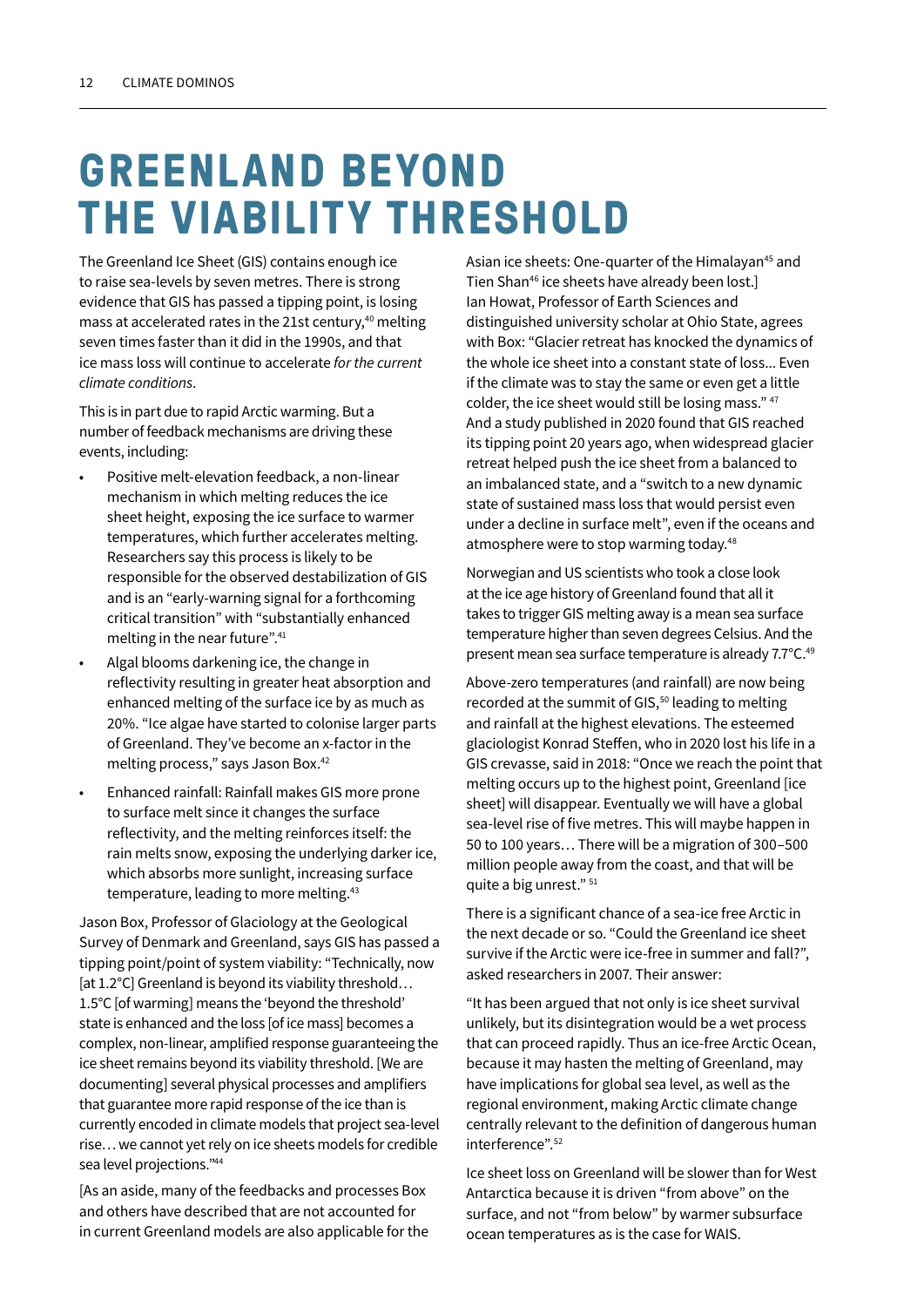# **FORESTS, FALTERING LAND CARBON STORES AND THE AMAZON**

The plant-based terrestrial biosphere may be understood as including the world's land-based plants, soils, derived dead organic matter, such as litter, and soil organic matter.

Plant photosynthesis uses CO $_{\rm 2}$  and water to produce sugar (glucose) and oxygen. Around 30% of the additional CO $_{\rm _2}$  produced by human actions has been drawn down from the atmosphere (mitigated) by increased plant photosynthesis. This adds to the landbased sink of stored carbon. But plants also respire, for example at night and in winter, by converting oxygen and stored glucose back into water and CO $_{_2}$ .

As the planet continues to warm, a point of warming is reached — the "thermal maximum for photosynthesis" — after which a combination of the rate of photosynthesis decreasing, and the rate of respiration increasing, results in the net flux of CO $_{_2}$  from the atmosphere decreasing.

Together with more severe droughts and wildfires that also add to plant-based CO $_{\textrm{\tiny{2}}}$  emissions, the total amount of carbon stored in the terrestrial biosphere (the land sink) then starts to fall. This may be understood as a tipping point, a threshold beyond which large change is initiated in the terrestrial biosphere.

In ground-breaking research published in January 2021, Katharyn Duffy and colleagues mapped the relationship between increasing temperatures and carbon uptake by analyzing more than 20 years of data from 250 sites that measure the transfer of  $CO<sub>2</sub>$ between plants, land and the atmosphere. They found that in recent hot periods the thermal maximum for photosynthesis had been exceeded. The land sink is now approaching a tipping point, and the sink could halve in as soon as two decades:

"We show that the mean temperature of the warmest quarter (3-month period) passed the thermal maximum for photosynthesis during the past decade. At higher temperatures, respiration rates continue to rise in contrast to sharply declining rates of photosynthesis. Under business-as-usual emissions, this divergence elicits a near halving of the land sink strength by as early as 2040." 53

When those hot periods become the norm — as they will within a decade or two, because further warming of half a degree or more is already in the system — a tipping point will have been reached (with just the

current level of greenhouse gases enough to trigger that event).

Christopher Schwalm, an ecologist and earth system modeller at the Woodwell Climate Research Center, says the findings mark a tipping point at which "the land system will act to accelerate climate change rather than slow it down". He said that "for my money, the results are conservative, because forest die-offs are not factored into this", but he was "surprised that this tipping point would happen so soon, maybe in 15 to 25 years, and not at the end of the century." 54

Some ecosystems are more vulnerable than others, especially rainforests that are also under pressure from land-clearing for agriculture. A particular concern is the Amazon, which currently stores more than 120 billion tonnes of carbon. Lower precipitation, deforestation, drought and increasing wildfires could turn the Amazon rainforest to savanna. The Amazon carbon sink declined by a third between 2005 to 2015, when compared to the 1990s, mostly a result of increased tree mortality.<sup>55</sup>

In 2018 scientists concluded that "severity of the droughts of 2005, 2010 and 2015-16 could well represent the first flickers of [an] ecological tipping point" and that "the whole system is oscillating" to non-forest ecosystems in eastern, southern and central Amazonia." 56 Another study, in 2020, found the recent climatic instability in both Amazonia and the Andes and the drought-induced and fire-induced tree mortality "are aspects of critical slowing down; both possibly portending an imminent tipping point." 57

In fact, Brazil's Amazon basin forest emitted more CO<sub>2</sub> than it has absorbed between 2010 and 2019: it gave off 16.6 billion tonnes of CO<sub>2</sub>, while drawing down only 13.9 billion tonnes.<sup>58</sup> "We half-expected it, but it is the first time that we have figures showing that the Brazilian Amazon has flipped, and is now a net emitter," said study co-author Jean-Pierre Wigneron.<sup>59</sup> Another study concluded that southeastern Amazonia, in particular, is acting as a net carbon source (total carbon flux minus fire emissions) to the atmosphere.<sup>60</sup>

As well, a 2021 study concluded that current warming from non-CO $_2$  agents (especially methane and nitrous oxide) in the Amazon Basin largely offsets — and most likely exceeds — the climate service provided by atmospheric CO<sub>2</sub> uptake.<sup>61</sup>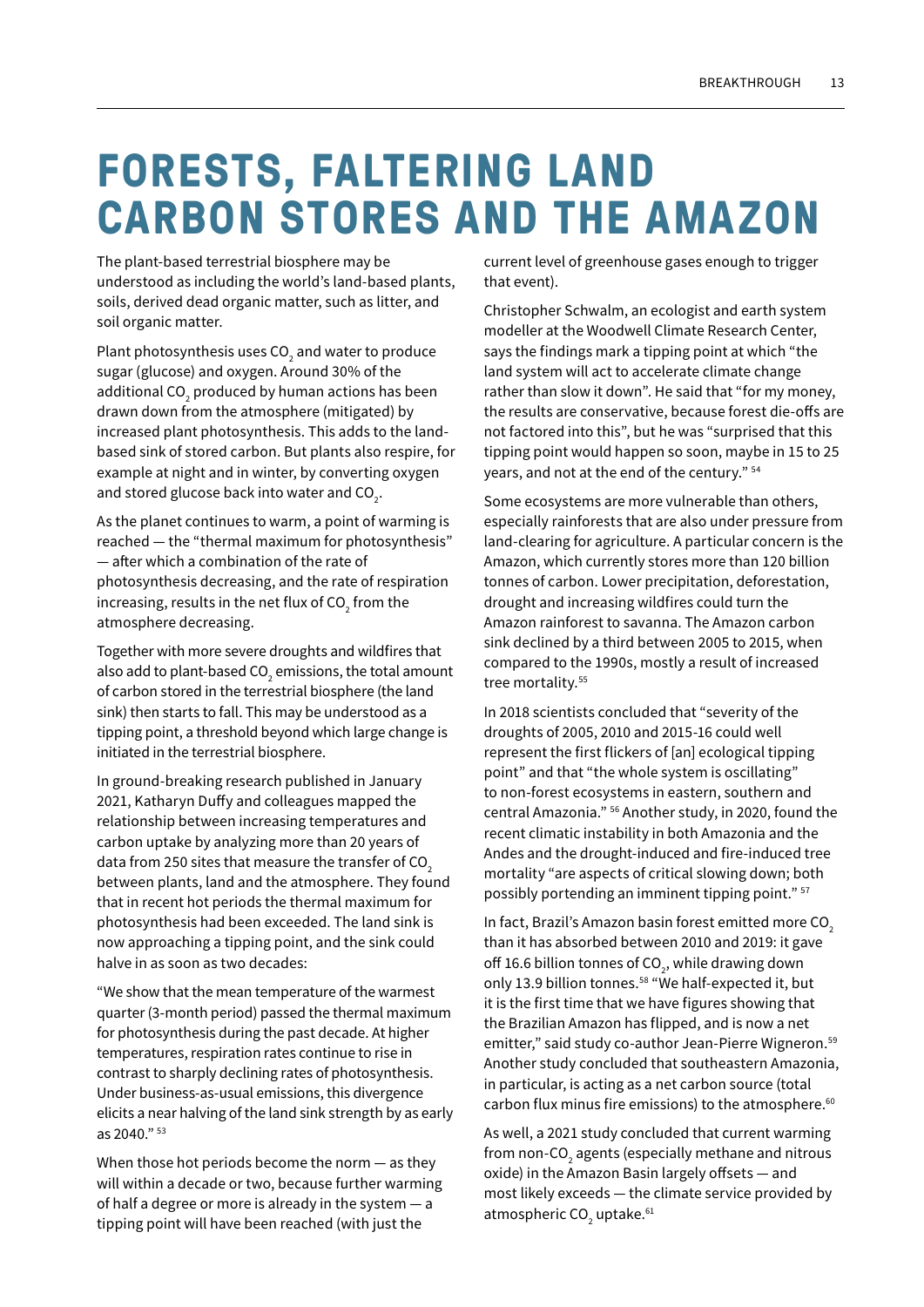# **CASCADES: HOW SYSTEM CHANGES CONNECT**

Contributing to the Amazon problem are rainfall changes driven by climate impacts on the Atlantic Meridional Overturning Circulation (AMOC) — often colloquially known as the "Gulf Stream" which has been weakening for several centuries, and has slowed 15% since the mid-20th century.<sup>62</sup> The rate of change is accelerating, with climate models projecting further slow down.

The near-term loss of summer Arctic sea ice is driving an accelerating rate of ice-mass loss from Greenland, with the resultant increasing freshwater injection from Greenland into the north Atlantic contributing to the AMOC slowdown. An AMOC slowdown would reduce regional warming a little, especially in Europe, but would also lead to a reduction of ocean CO<sub>2</sub> uptake, and thus an acceleration of global-scale warming.63 AMOC weakening can have a significant impact on the terrestrial primary productivity and carbon storage of the American Tropics, including changes in the seasonal cycle of precipitation over Amazonia.64

Niklas Boers of the Potsdam Institute for Climate Impact Research reported in 2021 that he had found "an almost complete loss of stability over the last century" of AMOC currents, and detected "significant early-warning signals" of an AMOC collapse that would have "severe impacts on the global climate system and further multi-stable Earth system components".<sup>65</sup>

Some scientists say the future impact of changes in Greenland on AMOC and ocean circulation more generally are being underestimated. Former NASA climate chief James Hansen wrote in December 2021 that:

"On the scientific front, several colleagues and I assert that IPCC has underestimated the sensitivity of climate to growing freshwater injection from melting ice. One potential consequence – if we continue with business-as-usual emissions – is the shutdown of the overturning North Atlantic and Southern Ocean circulations by midcentury, each of which will contribute to acceleration of mass loss from the Antarctic ice sheet, with the likelihood of sea level rise of several metres within the lifetime of children born today".66

**"THE AMAZON RAINFOREST IS ALREADY STARTING TO SHOW SIGNS OF THE ONSET OF DESERTIFICATION OR RAINS CEASING TO THE POINT WHERE THEY CAN NO LONGER SUSTAIN THE VEGETATION THAT'S BEEN THERE FOR MILLENNIA."**

**— PROF. STEVE SHERWOOD, ATMOSPHERIC PHYSICIST**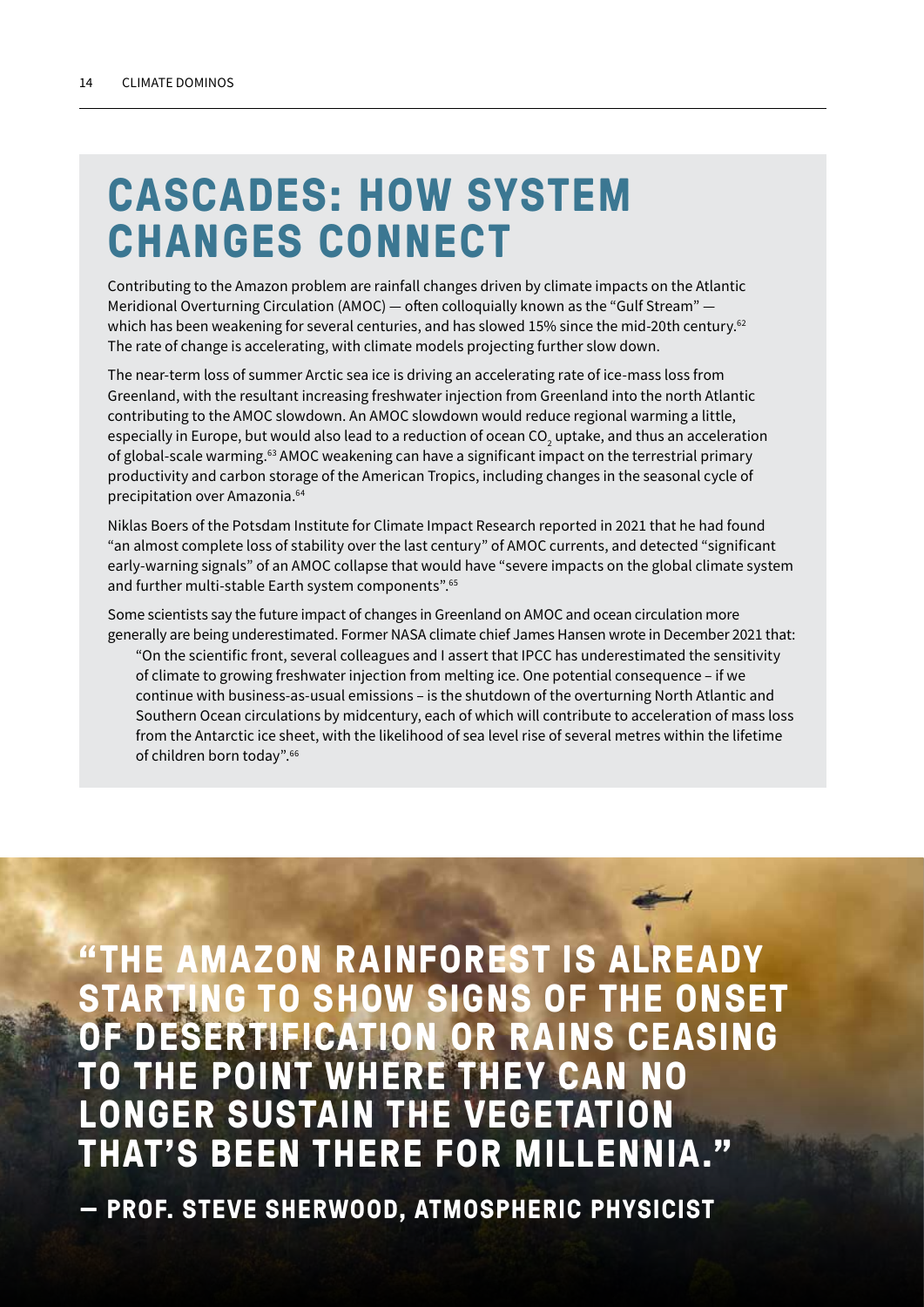# **PERMAFROST BEYOND THE MODELS**

Permafrost is permanently frozen ground. It covers onequarter of the land mass of the northern hemisphere, and contains 1.5 trillion tonnes of carbon, twice the amount currently in the atmosphere and triple the amount emitted by human activity since 1850. Permafrost buried beneath the Arctic Ocean holds 60 billion tons of methane (in structures known as methane clathrates) and 560 billion tons of organic carbon.75

Permafrost is releasing significant amounts of greenhouse gases, and feedbacks are under way, but the dynamics are not yet well enough understood to be able to judge whether tipping points have been reached or not. As previously noted, University of NSW researchers point out that: "We do not know exactly how close we are to a tipping point, or even whether we have already passed it… There are tipping points that while not yet triggered may already be fully committed to."

As permafrost thaws, soil microbes awaken and feast on the warming biomass, creating heat as they do so: a positive feedback that drives more defrosting. Russian permafrost scientist Trofim Maximov, describes the other feedback: thawing permafrost releases greenhouse gases which cause warmer temperatures, melting the permafrost further: "It's a natural process… which means that, unlike purely anthropogenic processes, once it starts, you can't really stop it."76

A 2018 study estimated that stabilisation of the climate at 2°C may eventually result in release of 225–345 gigatonnes (GtC) of thawed permafrost carbon.77 That is equivalent to two-to-three decades of human emissions at the current rate. Some scientists consider that 1.5°C appears to be something of a "tipping point" for extensive permafrost thaw.78

The US government's NOAA produces an annual Arctic Report Card. In 2019, it concluded that permafrost ecosystems could be releasing as much as 1.1 to 2.2 billion tons of CO<sub>2</sub> per year. The *Washington Post* quoted Prof. Ted Schuur:

'These observations signify that the feedback to accelerating climate change may already be underway… Together [the studies] really paint the picture [that] we've turned this corner for Arctic carbon… Together they complement each other nicely and really in my mind are a smoking gun for this change already taking place'.79

Like other cryosphere systems, permafrost emissions are not well incorporated into climate models, especially emissions from deep permafrost, a problem exacerbated by evidence of abrupt thawing. Unusually warm summers, such as the record-breaking 2020 heatwave in Siberia and Svalbard, are happening more often, causing Arctic permafrost to thaw in some northern regions almost a century earlier than some climate models projected.80 Subsea permafrost is not included in models.

Abrupt thaw could shift the entire northern hemisphere peatland carbon sink into a net source of warming, dominated by methane, lasting several centuries.<sup>81</sup> Arctic wildfires rapidly expand the layer of permafrost subject to thawing, and these remote, uncontrolled blazes are projected to increase 130–350% by midcentury, releasing more and more permafrost carbon.<sup>82</sup>

Evidence is emerging that sub-sea methane clathrates are starting to be mobilised over a large area of the continental slope off the East Siberian coast,<sup>83</sup> but there is not yet evidence on which to assess the system dynamics of the process.

Prof. Merritt Turetsky says that "permafrost is thawing much more quickly than models have predicted, with unknown consequences for greenhouse-gas release. Across the Arctic and Boreal regions, permafrost is collapsing suddenly as pockets of ice within it melt. Instead of a few centimetres of soil thawing each year, several metres of soil can become destabilized within days or weeks… Around 20% of frozen lands have features that increase the likelihood of abrupt thawing… the impacts of thawing permafrost on Earth's climate could be twice that expected from current models."84

Permafrost carbon emissions and the dangerous climate feedback loops they will set off are not accounted for in most Earth system models or Integrated Assessment Models, including those which informed the IPCC's special report on global warming of 1.5°C, nor are they fully accounted for in global emissions budgets.<sup>85</sup>

If carbon-cycle feedbacks are accounted for, "such as tipping points in forest ecosystems and abrupt permafrost thaw, the estimated remaining budget could disappear altogether".86

In conclusion: are permafrost and methane clathrates the "carbon bomb" that could drive the "Hothouse Earth" scenario? Yes. Do we know that the feedbacks have already driven these systems to a tipping point? No. But when risks are existential, focus must be given to the high-end possibilities, and what needs to be done to prevent them being realised.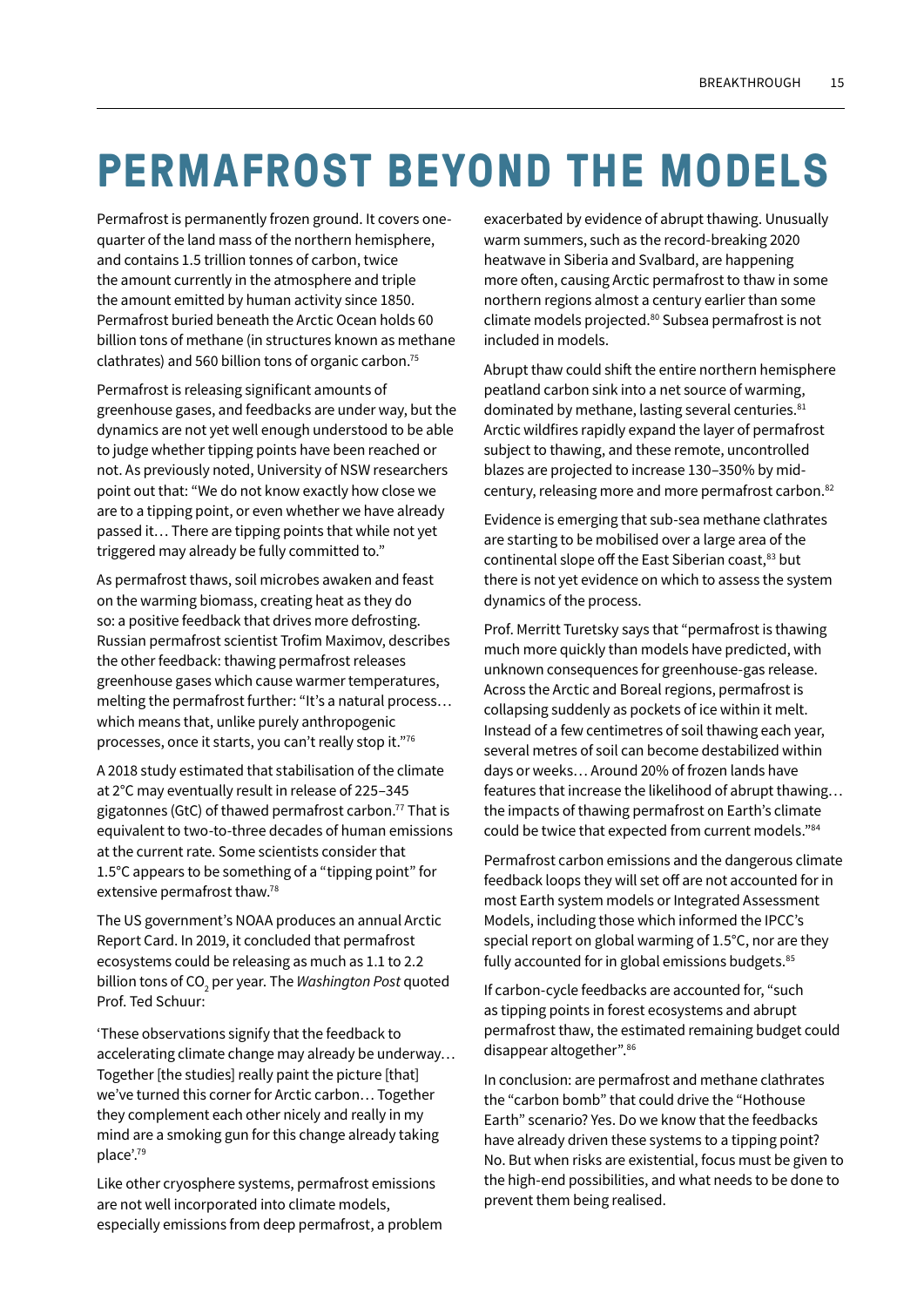**"THE SAFE LEVEL OF ATMOSPHERIC CARBON DIOXIDE FOR CORAL REEFS IS ~320 PARTS PER MILLION… SETS THE SAFE LIMIT FOR A HEALTHY PLANET DURING A TIME OF ABRUPT GREENHOUSE-DRIVEN CLIMATE CHANGE."**

**— PROF. CHARLIE VERON, BIOLOGIST**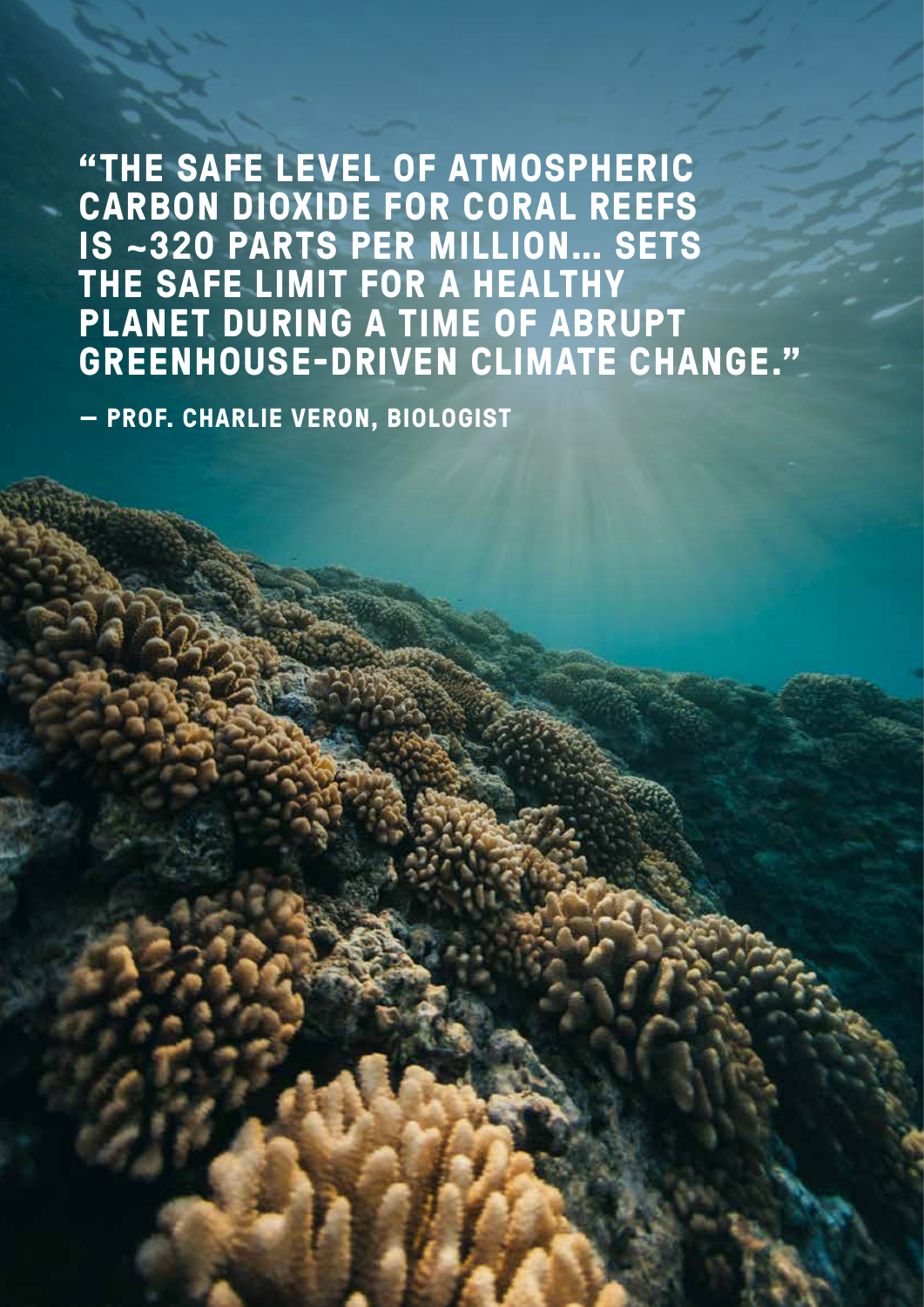# **A DEATH SPIRAL FOR CORAL REEFS**

Ecosystems, including coral reefs, mangroves and kelp forests in Australia, are degrading fast as the world's sixth mass extinction gathers pace.

Coral polyps are invertebrates similar to minute jellyfish, which build limestone structures, and live in a symbiotic relationship with algae-like unicellular zooxanthellae that reside within the coral structure, and give it colour. The coral provides the algae with a protected environment and compounds they need for photosynthesis. In return, zooxanthellae supply the coral with oxygen, glucose, glycerol, and amino acids, which are the products of photosynthesis. Corals survive within a narrow water temperature band, and suffer heat stress and expel zooxanthellae if the ocean temperature gets too high. Bleaching events vary in intensity; in the extreme case, all zooxanthellae are expelled and the living colony will appear totally white (hence "bleaching"). As elevated sea temperatures persist, coral mortality rates increase: corals may recover, if there are any zooxanthellae left in their tissues but, if not. death appears to be inevitable.

The bottom line: If severe bleaching events occur regularly at shorter than 10–15 year intervals, then reefs face a death spiral of coral mortality followed by inadequate recovery periods: "The time between recurrent events is increasingly too short to allow a full recovery of mature coral assemblages, which generally takes from 10 to 15 years for the fastest growing species and far longer for the full complement of life histories and morphologies of older assemblages."67

 And that is what is happening now. Along Australia's Great Barrier Reef, the frequency of mass bleaching is increasing, with events occurring in 1998, 2002, 2016, 2017, 2020 and 2022. The 2016-17 events severely bleached half the reef, whose extent has been reduced by three-quarters over the last 40 years. Coral reproduction on the Great Barrier Reef has fallen 89% after repeated recent bleachings.<sup>68</sup> Multiple lines of evidence suggest the current physical conditions will cause decreasing extent and ecosystem collapse along the Great Barrier Reef at the current level of warming:

- Melbourne-based researchers showed in 2017 that the hotter water conditions that drove the severe bleaching in 2016 will occur on average one year in three at 1.2°C, and two years in every three at 1.5°C.69
- In 2021, researchers concluded that at 1.5°C, severe bleaching events would occur on average three times per decade.70

Given recovery times are 10-plus years, even warming in the 1.2–1.5°C range means a spiral of decreasing extent. Some corals adapted to hotter conditions will survive, but the reef as an ecosystem will be unrecognisable compared to fifty years ago.

And it is not just the Great Barrier Reef. Prof. Terry Hughes and colleagues looked at 100 reefs globally and found that the average interval between bleaching events is now less than half what it was before: "Such narrow recovery windows *do not allow for full recovery.* Furthermore, warming events such as El Niño are warmer than previously, as are general ocean conditions. Such changes are likely to make it *more and more difficult for reefs to recover* between stressful events" (emphasis added).<sup>71</sup>

New research published on 1 February 2022 was unequivocal about a 1.5°C outcome for corals: "Climate refugia are locations that maintain suitable environmental conditions for a resident species even when surrounding areas become inhospitable… We show that climate change will overwhelm current localscale refugia, with declines in global thermal refugia from 84% of global coral reef pixels in the present-day climate to 0.2% at 1.5°C, and 0% at 2.0°C of global warming… We confirm that warming of 1.5 ̊C relative to pre-industrial levels will be catastrophic for coral reefs".72

Dr Mark Eakin, coordinator of Coral Reef Watch at the US National Oceanic and Atmospheric Administration (NOAA), says rising ocean temperatures could have pushed the world's tropical coral reefs over a tipping point: "The real concern is with this much bleaching without tropical forcing. This may be a sign we've now tipped over to near-annual bleaching in many locations."73

And what would be safe for reefs? Dr Charlie Veron who has discovered, described and identified about a third of all known coral species — addressed the Royal Society in London in 2009, saying that: "The safe level of atmospheric CO<sub>2</sub> for coral reefs is ~320 ppm. This identifies a bench-mark level for contemporary marine ecosystems. More than any other available measure, it sets the safe limit for a healthy planet during a time of abrupt greenhouse-driven climate change."74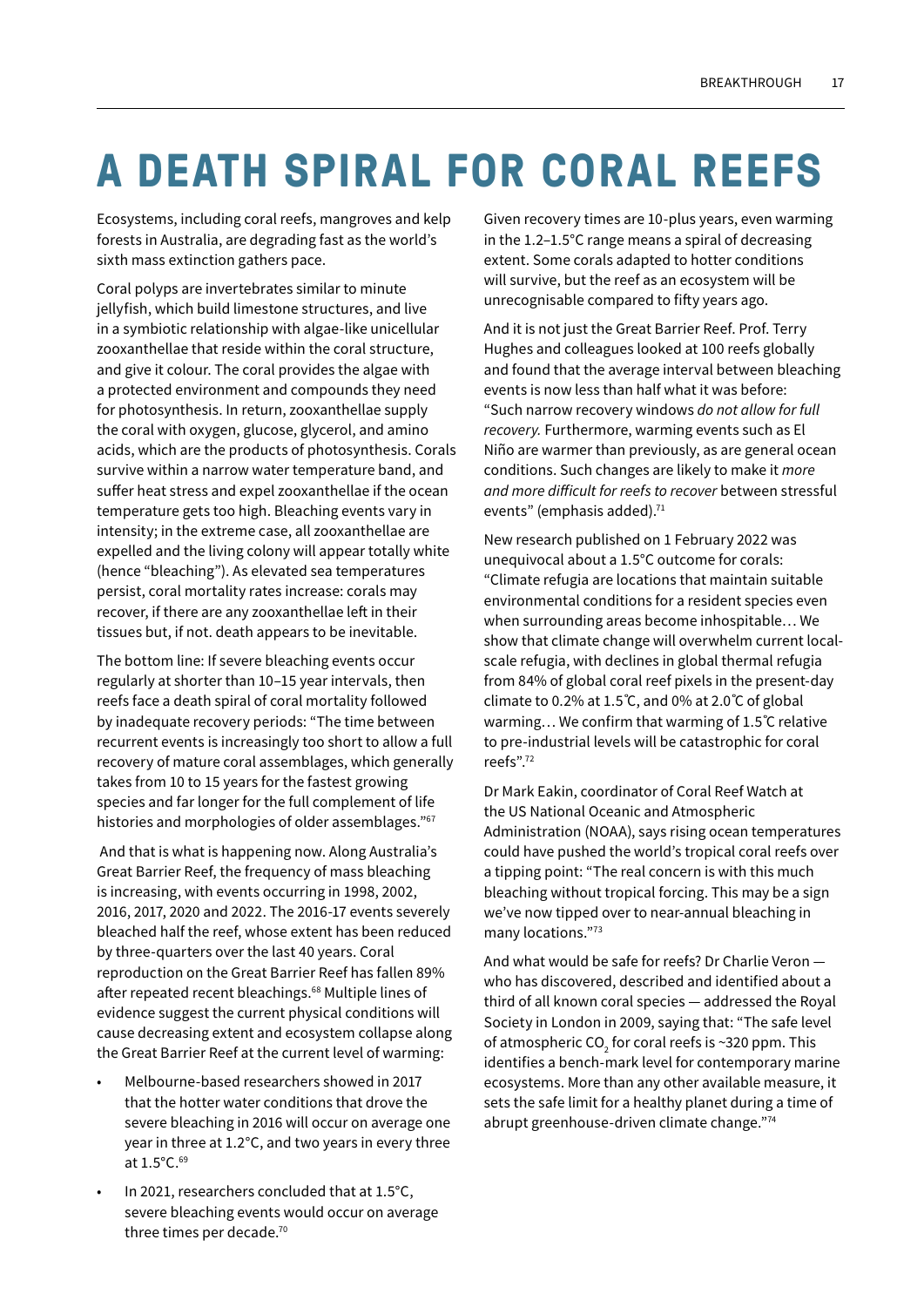# **SUMMING UP: FASTER THAN FORECAST, CASCADES LOOM**

Reflecting on the evidence presented above, a number of conclusions may be drawn:

- 1. At just 1.2°C of global average warming, tipping points have been passed for several large Earth systems. These include Arctic sea ice, the Greenland Ice Sheet, the Amundsen Sea glaciers in West Antarctica, the eastern Amazonian rainforest, and the world's coral systems. The world will warm to 1.5°C by around 2030, $87$  with additional warming well beyond 1.5°C in the system after that. Yet even at the current level of warming, these systems will continue to move to qualitatively different states. In most cases, strong positive feedbacks are driving abrupt change. At higher levels of warming, the rate of change will quicken. The meme that "we have eight years to avoid 1.5°C and tipping points" should be deleted from the climate advocacy vocabulary. It is simply wrong: 1.5°C will be reached around 2030 regardless of the emissions path, and some tipping points are already here.
- 2. System-level change is happening faster than forecast. In each case surveyed above, abrupt change is happening earlier and/or faster than projected only two decades ago. The 2007 Arctic sea-ice collapse was "100 years ahead of schedule"; in 2014 the tipping point for Amundsen Sea glaciers was one that "none of us thought would pass so quickly". It used to be said that the guardrail for coral reefs was warming under 2°C, then it was 1.5°C; it is now clear that it is under 0.5°C. In 1995, the IPCC projected "little change in the extent of the Greenland and Antarctic ice sheets… over the next 50-100 years". The 2001 IPCC report suggested that the Greenland and the West Antarctic ice sheets would not lose significant mass by 2100. Both have now passed their tipping points. The effect of the permafrost carbon feedback has not been included in the IPCC scenarios, including the 2014 report. And on it goes.
- 3. Climate models don't incorporate key processes and are not reliable. Climate models do not yet incorporate key processes, and therefore are deficient, especially when projecting abrupt change, system cascades, and changes in the cryosphere and in the carbon cycle. Whether it be permafrost, Greenland or West Antarctica

(and hence sea-level rises), the story is the same. Current climate models are not capturing all the risks,88 such as the stalling of the Gulf Stream,89 polar ice melt<sup>90</sup> and the uptick in extreme weather events. Jason Box has described in detail the feedbacks on Greenland not represented in models. Thus Earth system and Integrated Assessment Model projections, and their use in determining carbon budgets, are not reliable.<sup>91</sup> It is important that observations, semi-empirical models, expert elicitations, and lessons from past climates are given more weight in the light of current model deficiencies.

4. The Earth climate system is undergoing abrupt change. It is not just that individual elements of the climate system are tipping and/or changing rapidly. They also affect each other. The Arctic is warming four times faster than the global average, so summer sea-ice is diminishing fast, adding a further forcing to Greenland's instability. It is inconceivable that Greenland could remain stable in Arctic summer blue-water conditions. Greenland melt-water injection into the north Atlantic is one factor slowing the AMOC, which in turn is negatively affecting precipitation over Amazonia and impacting the diminution of its carbon stores. Arctic warming may be a factor in destabilising the polar Jet Stream into a more "wavy" pattern, bringing record-breaking heat into the Arctic and triggering huge fires, with impacts on the mobilisation of permafrost carbon stores. Jet Steam destabilisation combined with global warming is also bringing new extremes over Europe, Asia and North America, including unprecedented cold, rains and floods. In an expert elicitation process conducted by Chatham House for its *Climate Change Risk Assessment Report 2021*, the physical and social cascading risks that participants identified as the greatest concern were "the interconnections between shifting weather patterns, resulting in changes to ecosystems and the rise of pests and diseases. Combined with heatwaves and drought, these impacts will likely drive unprecedented crop failure, food insecurity and migration."92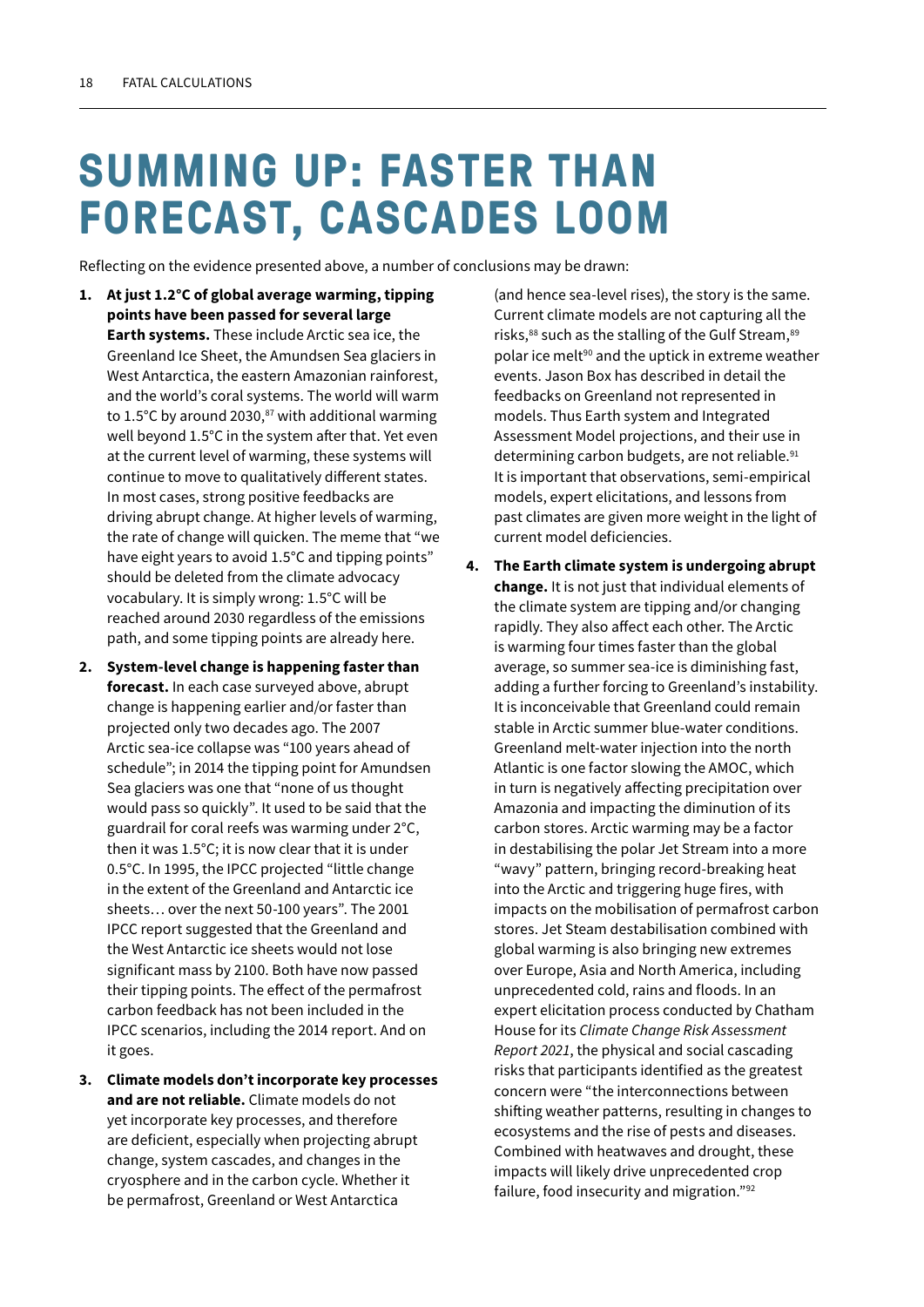- 5. Cascades and accelerated warming may trigger Hothouse conditions. These chains of events are consistent with the cascade of system changes that may drive Earth past the "Hothouse Earth" threshold. This is not to say that this scenario is already locked into the system, but scientists have warned that it may become active in the 1.5–2°C threshold,93 and that is where we are heading now, likely at an accelerated rate of warming over the next two decades. Current models, reported in the 2021 IPCC report, show around 0.3°C warming between 2020 and 2030, and more than 2°C by mid-century for the medium-emissions scenario. The next 25 years are projected to warm at a rate of 0.25-0.35°C per decade; $94$  and there are warnings that the rate of global warming over the next 25 years could be double what it was in the previous 50 years. $95$  Even with greater emission-reduction ambition than at Glasgow, warming will likely exceed 2°C sometime in the 2040s. Short-lived atmospheric sulfate aerosols are a by-product of burning fossil fuel and have a cooling effect which has been hiding up to 1°C of global warming. Reduced emissions of greenhouse gases (and clean air policies) will also reduce this aerosol cooling, so there is little prospect that decarbonisation policies will significantly bend down the temperature curve over the next two decades.96 This appears poorly appreciated by many climate action advocates whose strategy is built around decarbonisation only, rather than the "three levers" of decarbonisation, drawdown and active cooling.
- 6. Risks have been underestimated. The risks are systemic, but "quantifying the probability and severity of systemic risks is not possible due to their complex nature".<sup>97</sup> Because abrupt system change is happening faster than forecast, we are ill-prepared for what may happen. Ice-sheet loss and rising sea levels are a delayed response to warming. Australian scientists from the University of New South Wales report that: "An equilibrium climate under *current temperatures* would have a sea level several metres higher than what we have today (likely 5–10 metres higher). We also know that an equilibrium climate under *current carbon dioxide* concentrations would have a sea level 5-25 metres higher" (emphasis added).<sup>98</sup> Is this widely understood? Due to model limitations, the increasing risk is that we will not know exactly how the climate crisis will unfold until it's too late.99 Is there a risk that the Hothouse scenario

will be initiated? Scientists have answered "yes".<sup>100</sup> What actions would be required to mitigate this outcome, or the risk it may soon be triggered, depending on human actions over the next decade? These questions are barely being asked, let alone answered, yet the consequences of not having a sound response may be existential for human civilisation.

7. Decarbonisation is not enough. Even sharp reductions in emissions will not be enough to avoid crossing the 1.5°C threshold, and very likely the 2°C threshold, given record-breaking use of fossil fuels in 2021 and the forecasts for 2022- 24.101 It is a big mistake to think we can "park" the Earth System at any given temperature rise – say 2°C – and expect it to stay there.102 2°C may not be a point of system stability. Reducing the level of atmospheric CO<sub>2</sub> by carbon drawdown is vital, but the drawdown impact is relatively slow. The more damaging impacts, and risk of triggering non-linear events — associated with a higher level of warming for several decades in overshoot scenarios — are understated or ignored. The need to cool the planet in order to avoid cascade/ collapse/"Hothouse" scenarios needs to be taken seriously. There are proposals for more direct cooling of threatened systems — as advocated, for example, by the Climate Crisis Advisory Group and the Cambridge Centre for Climate Repair for the Arctic with marine cloud brightening — or of the planet as a whole, whether by mirrors or sulfates. Whilst not yet proven to be of net benefit, and/or cost effective, such proposals seem vital if Earth is to be kept below a level of warming where more system tipping points are activated and cascade into an avalanche of warming and system feedbacks that human actions will no longer have the capacity to rein in.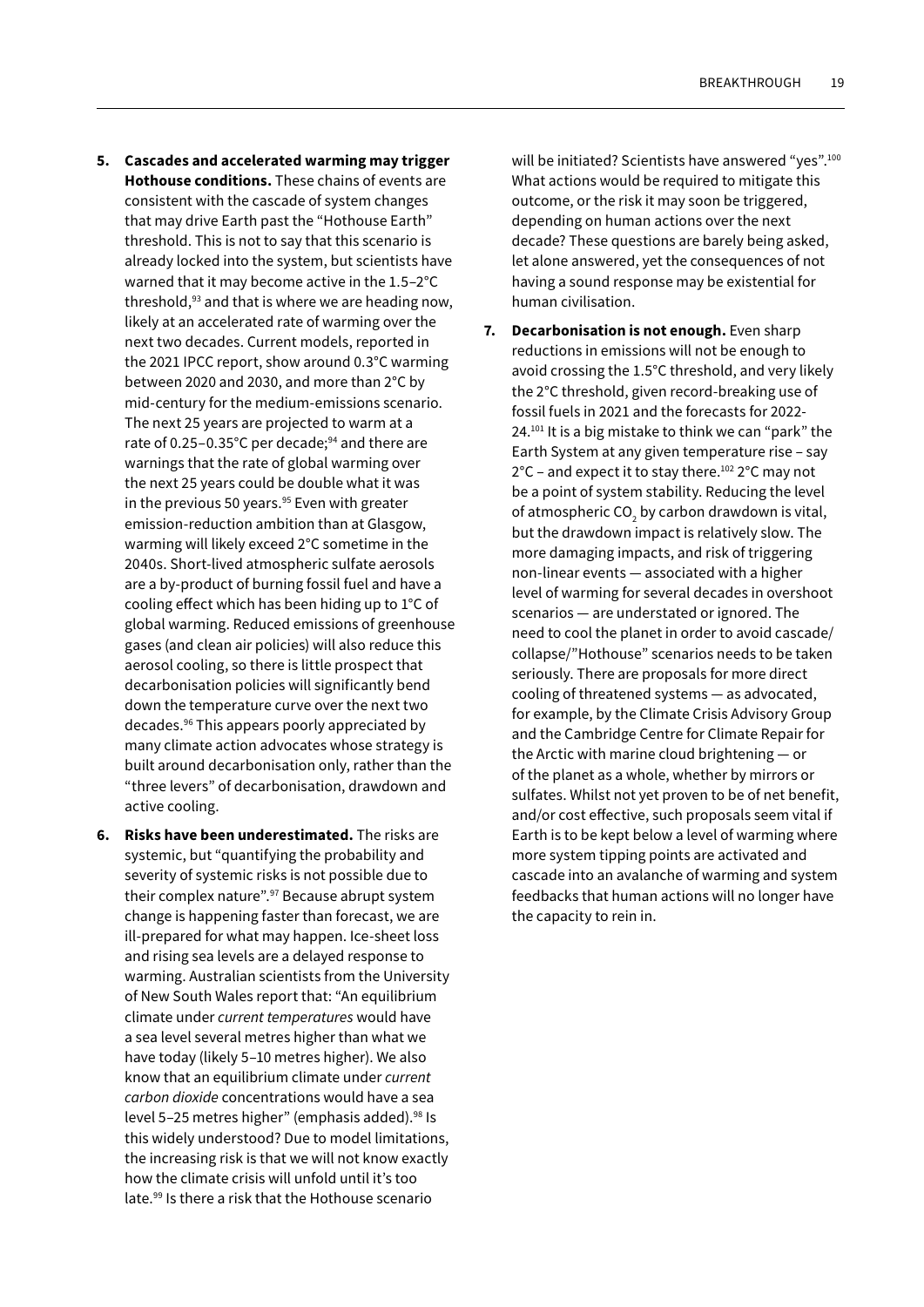### **REFERENCES**

- 1 Hansen, J et al. 2008, 'Target atmosphere  $\text{CO}_2$ : Where should humanity aim?', Open Atmos. Sci. J., vol. 2, pp. 217–231
- 2 McCarthy, D 2021, 'We need to start refreezing the Arctic Ocean as soon as possible to save our megacities', The Independent, 8 February.
- 3 Leahy, S 2009, 'Climate Change: Four degrees of devastation', Inter Press Service, 9 October 2009,
- 4 Hansen, J 2006, 'Communicating dangers and opportunities in global warming', presentation to American Geophysical Union, San Francisco, December 14
- 5 Spotts, P 2006, 'Little time to avoid big thaw, scientists warn', Christian Science Monitor, 24 March
- 6 Lenton, T et al. 2019, 'Climate tipping points too risky to bet against', Nature, vol. 575, pp. 592–595
- 7 CLEX 2021, Climate change and tipping points, Briefing Note 18, ARC Centre of Excellence for Climate Extremes, Kensington NSW
- 8 Carbon Brief 2020, 'Explainer: Nine "tipping points" that could be triggered by climate change', Carbon Brief, 10 February
- 9 Pearce, F 2019, 'As climate change worsens, a cascade of tipping points looms', YaleEnvironment360, 5 December
- 10 Lade, SJ et al. 2020, 'Human impacts on planetary boundaries amplified by Earth system interactions', Nature Sustainability, vol. 3, pp. 119–128
- 11 Duffy, KA et al. 2021, 'How close are we to the temperature tipping point of the terrestrial biosphere?', Science Advances, vol. 7, art. eaay1052
- 12 Wunderling, N et al. 2020, 'Interacting tipping elements increase risk of climate domino effects under global warming', Earth Syst. Dyn., vol. 12, pp. 601–619
- 13 Bloomberg 2012, 'Arctic sea ice heads for record low', Bloomberg, 17 August
- 14 Steffen, W et al. 2018, 'Trajectories of the Earth System in the Anthropocene', Proc. Nat. Acad. Sci., vol. 115, pp. 8252–8259
- 15 Steffen, W et al. 2018, 'Trajectories of the Earth System in the Anthropocene', Proc. Nat. Acad. Sci., vol. 115, pp. 8252–8259
- 16 Lenton, T et al. 2019, 'Climate tipping points too risky to bet against', Nature, vol. 575, pp. 592–595
- 17 King, D 2021, 'Foreword' in Spratt, D & Dunlop, I, Degrees of risk, Breakthrough, Melbourne
- 18 Lenton, T et al. 2019, 'Climate tipping points too risky to bet against', Nature, vol. 575, pp. 592–595
- 19 Petit, EC et al. 2021, 'C34A-07 Collapse of Thwaites Eastern Ice Shelf by intersecting fractures', presentation to AGU Fall Meeting, 13-17 December, New Orleans LA, agu.confex.com/agu/fm21/meetingapp. cgi/Paper/978762
- 20 Amos, J 2021, 'Thwaites: Antarctic glacier heading for dramatic change', BBC News, 13 December
- 21 Rignot, E et al. 2014, 'Widespread, rapid grounding line retreat of Pine Island, Thwaites, Smith, and Kohler glaciers, West Antarctica, from 1992 to 2011', Geophys. Res. Lett., vol. 41, pp. 3502–3509; NASA JPL 2014, 'West Antarctic glacier loss appears unstoppable', 12 May, jpl. nasa.gov/news/news.php?release=2014-148
- 22 Rignot, E 2014, 'Global warming: It's a point of no return in West Antarctica. What happens next?', The Guardian, 18 May
- 23 Rignot, E 2014, 'Global warming: it's a point of no return in West Antarctica. What happens next?', The Guardian, 18 May
- 24 Pollard, D et al. 2015, 'Potential Antarctic Ice Sheet retreat driven by hydrofracturing and ice cliff failure', Earth Plan. Sci. Lett., vol. 412, pp. 12–121
- 25 Milillo, P et al. 2022, 'Rapid glacier retreat rates observed in West Antarctica', Nat. Geosci., vol. 15, pp. 48–53
- 26 Mercer, JH 1978, 'West Antarctic ice sheet and CO $_{\tiny 2}$  greenhouse effect: a threat of disaster"', Nature, vol. 271. pp. 321–325
- 27 Hansen, J 2007, 'Huge sea level rises are coming unless we act now', New Scientist, 25 July
- 28 Goodell, J 2021, '''The fuse has been blown", and the doomsday glacier is coming for us all', Rolling Stone, 29 December
- 29 ScientistsWarning 2021, 'The Arctic death spiral', ScientistsWarning, 19 June, www.scientistswarning.org/2022/01/12/arctic-death-spiral/
- 30 Voosen, P 2021, 'The Arctic is warming four times faster than the rest of the world', Science, 14 December
- 31 Jansen, E et al. 2020, 'Past perspectives on the present era of abrupt Arctic climate change', Nature Climate Change, vol. 10, pp. 714–721
- 32 Voosen, P 2020, 'Growing underwater heat blob speeds demise of Arctic sea ice', Science, 25 August
- 33 Jansen, E et al. 2020, 'Past perspectives on the present era of abrupt Arctic climate change', Nature Climate Change, vol. 10, pp. 714–721
- 34 Overland, JE & Wang, M 2020, 'The 2020 Siberian heat wave', Int. J. Climatol., vol. 41 (Suppl. 1), pp. E2341–E2346.
- 35 Bhatt, US et al. 2019, 'Emerging anthropogenic influences on the southcentral alaska temperature and precipitation extremes and related fires', Land, vol. 10, doi.org/10.3390/land10010082
- 36 Monroe, R 2019, 'Research highlight: Loss of Arctic's reflective sea ice will advance global warming by 25 years', Scripps Institution of Oceanography, 22 July
- 37 McMahon, J 2018, 'We have five years to save ourselves from climate change, Harvard scientist says', Forbes, 15 January
- 38 Lenton, TM et al. 2008, 'Tipping elements in the Earth's climate system', Proc. Nat. Acad. Sci., vol. 105, pp. 1786–1793; Lenton, TM et al. 2019, 'Climate tipping points — too risky to bet against', Nature, vol. 575, pp. 592–595.
- 39 Seidel, J 2014, 'Are Siberia's methane blow-holes the first warning sign of unstoppable climate change?', news.com.au, 30 July
- 40 Sasgen, I et al. 2020, 'Return to rapid ice loss in Greenland and record loss in 2019 detected by the GRACE-FO satellites', Comm. Earth & Env., vol. 1, art. 8
- 41 Boers, N & Rypdal, M 2021, 'Critical slowing down suggests that the western Greenland ice sheet is close to a tipping point', Proc. Nat. Acad. Sci., vol. 118, art. e2024192118
- 42 PROMICE 2022, 'Algae blooms: "I never saw the ice as dark as this"', Programme for Monitoring of the Greenland Ice Sheet, 22 January, promice.org/2022/01/05/algae-blooms-i-never-saw-the-ice-as-darkas-this; McCutcheon, J 2022, 'Mineral phosphorus drives glacier algal blooms on the Greenland Ice Sheet', Nature Communications, vol. 12, art. 570
- 43 Hallgren, W 2021, 'What Greenland's record-breaking rain means for the planet', The Conversation, 25 April
- 44 Breeze, N 2021, 'Professor Jason Box | Greenland today & [not for] tomorrow #COP26Glasgow', YouTube, 12 November, youtube.com/ watch?v=P6LrGetz10g
- 45 AP 2019, 'Cold War spy satellite images show Himalayan glaciers are melting fast', ABC News, 20 June
- 46 Nail, G 2015, 'Central Asia mountain range has lost a quarter of ice mass in 50 years, study says', The Wall Street Journal, 17 August
- 47 Arenschield, A 2020, 'Warming Greenland ice sheet passes point of no return', phys.org, 13 August
- 48 King, MD et al. 2020, 'Dynamic ice loss from the Greenland Ice Sheet driven by sustained glacier retreat', Comm. Earth & Env., vol. 1, art. 1
- 49 Radford, T 2019, 'Little time left to arrest Greenland's melting', The Energy Mix, 30 December
- 50 Carrington, D 2020, 'Rain falls on peak of Greenland ice cap for first time on record', The Guardian, 20 August
- 51 Swiss Polar Institute 2018, 'Konrad Steffen', vimeo.com/306055715
- 52 Hansen, J et al 2007, 'Dangerous human-made interference with climate: a GISS modelE study', Atmos. Chem. Phys., vol. 7, pp. 2287–231
- 53 Duffy, KA et al. 2021, 'How close are we to the temperature tipping point of the terrestrial biosphere?', Science Advances, vol. 7, art. eaay1052
- 54 Berwyn, B 2021, 'Many overheated forests may soon release more carbon than they absorb', Inside Climate News, 13 January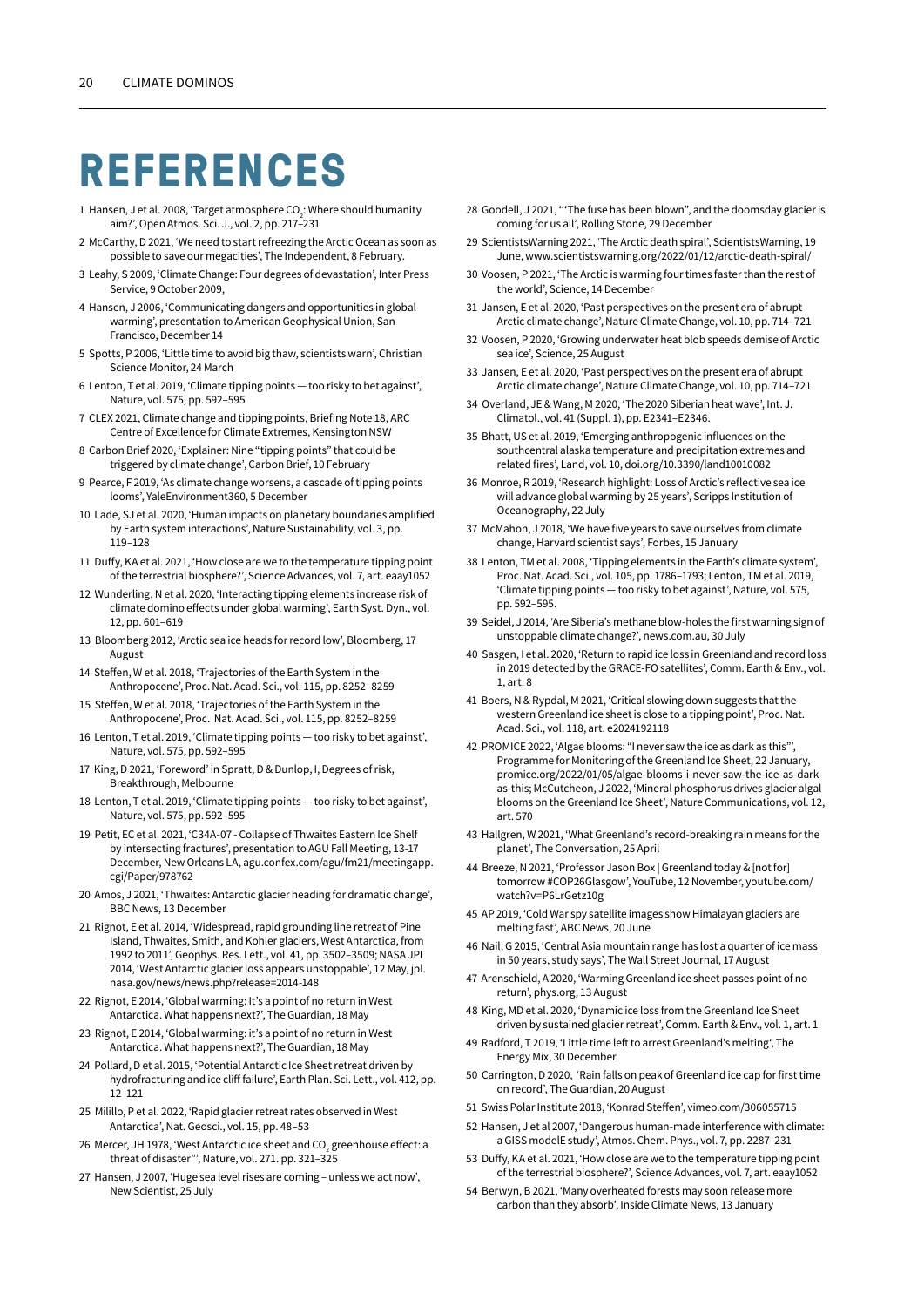- 55 Brienen, RJW et al. 2015, 'Long-term decline of the Amazon carbon sink', Nature, vol. 519, pp. 344–348
- 56 Lovejoy, TE & Nobre C 2018, 'Amazon tipping point', Science Advances, vol. 4, art. eaat2340
- 57 Bush, MB 2020, 'New and repeating tipping points: the interplay of fire, climate change, and deforestation in neotropical ecosystems', AMBG, vol 105, pp. 393–404
- 58 Qin, Yet al. 2021, 'Carbon loss from forest degradation exceeds that from deforestation in the Brazilian Amazon', Nature Climate Change, vol. 11, pp 442–448
- 59  $\,$  CGTN 2021, 'Amazon forest has emitted more CO $_{_2}$ than it has absorbed since 2010: study', China Global Television Network, 2 May, news. cgtn.com/news/2021-05-02/Amazon-forest-emits-more-CO<sub>2</sub>-than-itabsorbs-study-ZVGWXyKtnG/index.html
- 60 Gatti, L et al. 2021, 'Amazonia as a carbon source linked to deforestation and climate change', Nature, vol. 595, pp 388-393.
- 61 Covey, K. et al. 2021, 'Carbon and beyond: The biogeochemistry of climate in a rapidly changing Amazon', Front. For. Glob. Change, vol. 4, art. 618401
- 62 Caesar, L, et al. 2018, 'Observed fingerprint of a weakening Atlantic Ocean overturning circulation', Nature, vol. 556, pp. 191–196
- 63 USGCRP, 2017, Climate Science Special Report: Fourth National Climate Assessment, Volume I, US Global Change Research Program, Washington, DC
- 64 Parsons, LA 2014, 'Influence of the Atlantic Meridional Overturning Circulation on the monsoon rainfall and carbon balance of the American tropics', Geophys. Res. Lett., vol. 41, pp. 146–151
- 65 Boers, N 2021, 'Observation-based early-warning signals for a collapse of the Atlantic Meridional Overturning Circulation', Nature Climate Change, vol. 11 680, pp. 680–688
- 66 Hansen, J et al. 2016, 'Ice melt, sea level rise and superstorms: evidence from paleoclimate data, climate modeling, and modern observations that 2°C global warming could be dangerous', Atmos. Chem. Phys., vol. 16, pp. 3761–3812; Hansen, J 2021, 'A realistic path to a bright future', 20 December, www.columbia.edu/~jeh1/mailings/2021/ BrightFuture.03December2021.pdf
- 67 Hughes, TP et al. 2018, 'Spatial and temporal patterns of mass bleaching of corals in the Anthropocene', Science, vol. 359, pp. 80-83.
- 68 Hughes, TP et al. 2019, 'Global warming impairs stock–recruitment dynamics of corals', Nature, vol. 568, pp. 387–390
- 69 King, A et al 2017, 'Australian climate extremes at 1.5C and 2C of global warming', Nature Climate Change, vol. 7, pp. 412-416
- 70 McWhorter, JK et al. 2021 'The importance of 1.5°C warming for the Great Barrier Reef', Global Change Biology, vol. 28, pp. 1332–1341
- 71 Hughes, TP et al. 2019, 'Global warming impairs stock–recruitment dynamics of corals', Nature, vol. 568, pp. 387–390
- 72 Dixon, AM et al. 2022, 'Future loss of local-scale thermal refugia in coral reef ecosystems', PLOS Climate, vol. 1, art. e0000004.
- 73 Readfearn, G 2020, 'Climate crisis may have pushed world's tropical coral reefs to tipping point of 'near-annual' bleaching", The Guardian, 1 **A**pril
- 74 Veron, JEN 2009, 'Is the Great Barrier Reef on death row?', The Royal Society, 6 July 2009, royalsociety.org/events/2009/barrier-reef/
- 75 Sayedi, SS et al. 2020, 'Subsea permafrost carbon stocks and climate change sensitivity estimated by expert assessment', Envir. Res. Lett. vol. 15, art. 124075
- 76 Jaffa, J 2002, 'The great Siberian thaw', The New Yorker, 10 January
- 77 Burke, EJ et al. 2018, 'CO $_{_2}$ loss by permafrost thawing implies additional emissions reductions to limit warming to 1.5 or 2°C', Envir. Res. Lett., vol. 13, art. 024024
- 78 Vaks, A et al. 2013, 'Speleothems reveal 500,000-year history of Siberian permafrost', Science, vol. 340, pp. 183–186
- 79 Freedman, A 2019, 'The Arctic may have crossed key threshold, emitting billions of tons of carbon into the air, in a long-dreaded climate feedback', Washington Post, 10 December
- 80 Pihl, E et al. 2021, 'New insights in climate science 2020 -- A horizon scan', Global Sustainability, vol. 4, E5, doi:10.1017/sus.2021.2
- 81 Pihl, E et al. 2021, 'New insights in climate science 2020 -- A horizon scan', Global Sustainability, vol. 4, E5, doi:10.1017/sus.2021.2
- 82 Hood, M 2022, 'Thawing permafrost is poised to unleash havoc in the Arctic, scientists warn', AFP/ScienceAlerts, 13 January
- 83 Watts, J 2020, 'Arctic methane deposit "starting to release", scientists say', The Guardian, 28 October
- 84 Turetsky, MR 2019, 'Permafrost collapse is accelerating carbon release', Nature, vol. 569, pp. 32–34
- 85 Natali, SM et al. 2021, 'Permafrost carbon feedbacks threaten global climate goals', Proc. Nat. Acad. Sci., vol. 118, art. e2100163118
- 86 Rockström, J 2021, 'We need biosphere stewardship that protects carbon sinks and builds resilience, Proc. Nat. Acad. Sci., vol. 118, art. E2115218118
- 87 IPCC 2021, Climate Change 2021: The Physical Science Basis. Contribution of Working Group I to the Sixth Assessment Report of the Intergovernmental Panel on Climate Change, Masson-Delmotte, V et al. (eds), Cambridge University Press, in press
- 88 Hannam, P 2021, '"How lucky do you feel?": The awful risks buried in the IPCC report', The Age, 11 August
- 89 Boers, N 2021, 'Observation-based early-warning signals for a collapse of the Atlantic Meridional Overturning Circulation', Nature Climate Change, vol. 11, pp. 680–688,
- 90 Mooney, C & Freedman, A 2021, 'Earth is now losing 1.2 trillion tons of ice each year. And it's going to get worse', Washington Post, 25 January
- 91 Spratt, D & Dunlop, I 2021, Degrees of risk, Breakthrough, Melbourne
- 92 Quiggin, D et al. 2021, Climate change risk assessment, Chatham House, London
- 93 Steffen, W et al. 2018, 'Trajectories of the Earth System in the Anthropocene', Proc. Nat. Acad. Sci., vol. 115, pp. 8252–8259
- 94 Xu, Y et al. 2018, 'Global warming will happen faster than we think", Nature, vol. 564, pp. 30–32
- 95 2021, Hansen, J & Sato, M 2021, 'July temperature update: faustian payment comes due',13 August, http://www.columbia.edu/~mhs119/ Temperature/Emails/July2021.pdf
- 96 Samset, BH et al. 2020, 'Delayed emergence of a global temperature response after emission mitigation', Nature Communications, vol. 11, art. 3261.
- 97 Quiggin, D et al. 2021, Climate change risk assessment, Chatham House, London
- 98 CLEX 2021, Can we limit global warming to 1.5°C?, Briefing Note 15, ARC Centre of Excellence for Climate Extremes, Kensington NSW
- 99 Knoor, W & Steffen, K 2020, 'We climate scientists won't know exactly how the crisis will unfold until it's too late', The Conversation, 12 March
- 100 Lenton, T et al. 2019, 'Climate tipping points too risky to bet against', Nature, vol. 575, pp. 592–595
- 101 Crellin, F 2022, 'Emissions set to rise with global power demand IEA', Reuters, 15 January
- 102 Readfearn, G 2018, 'Earth's climate monsters could be unleashed as temperatures rise', The Guardian, 6 October